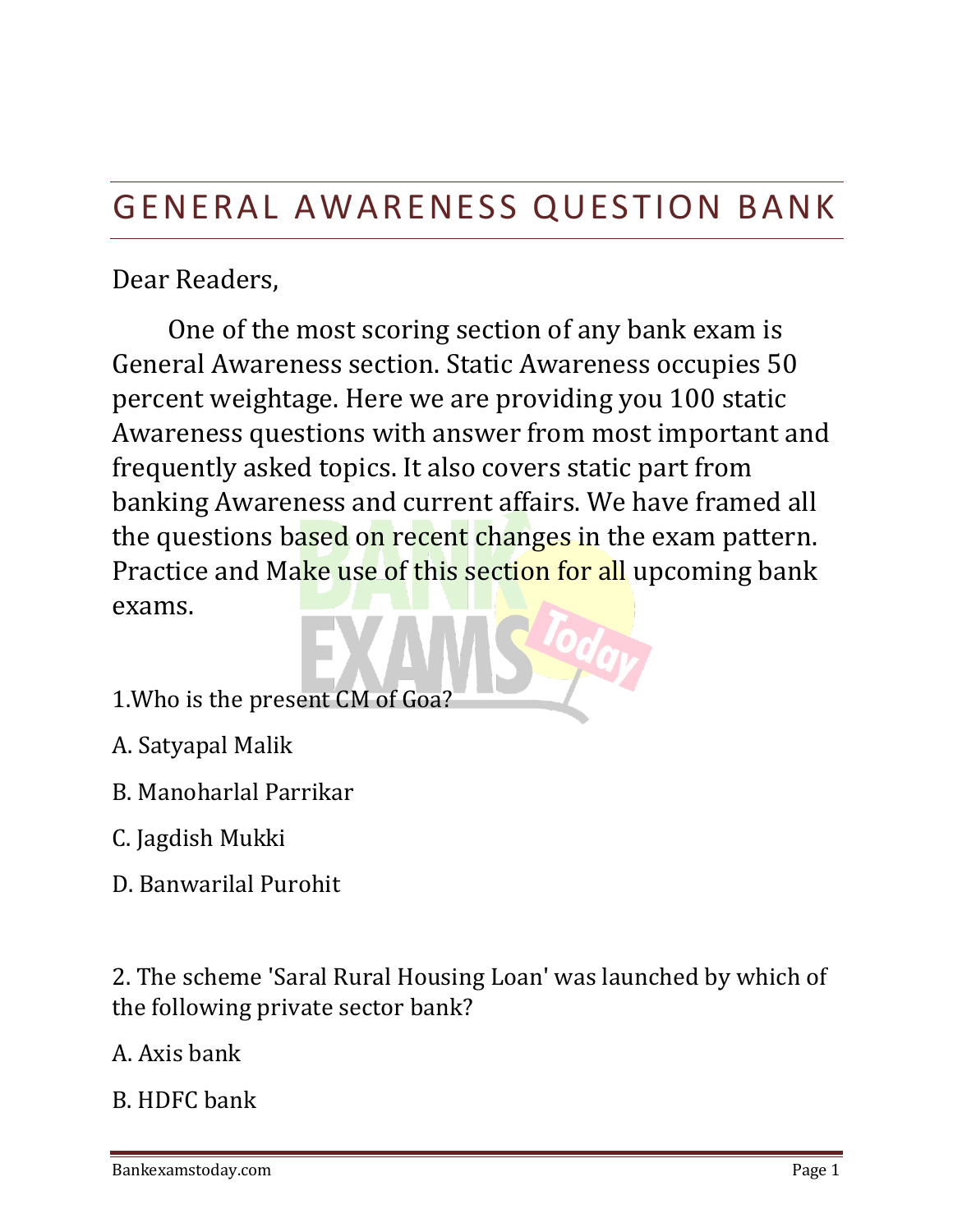C. ICICI bank

D. Karur Vysya bank

3. Minority Affairs minister Shri Mukhtar Abbas Naqvi belongs to which of the following state constituency?

- A. Bihar
- B. Mizoram
- C. Jammu and Kashmir
- D. Jharkhand

4. Which of the following country is going to host ITTF Table Tennis World Cup 2018?

- A. France
- B. England
- C. London
- D. Germany

5. Which among the following International organisation doesn't have its head quarter in London?

- A. Amnesty international
- B. International atomic energy agency
- C. International Maritime organisation
- D. Commonwealth of Nations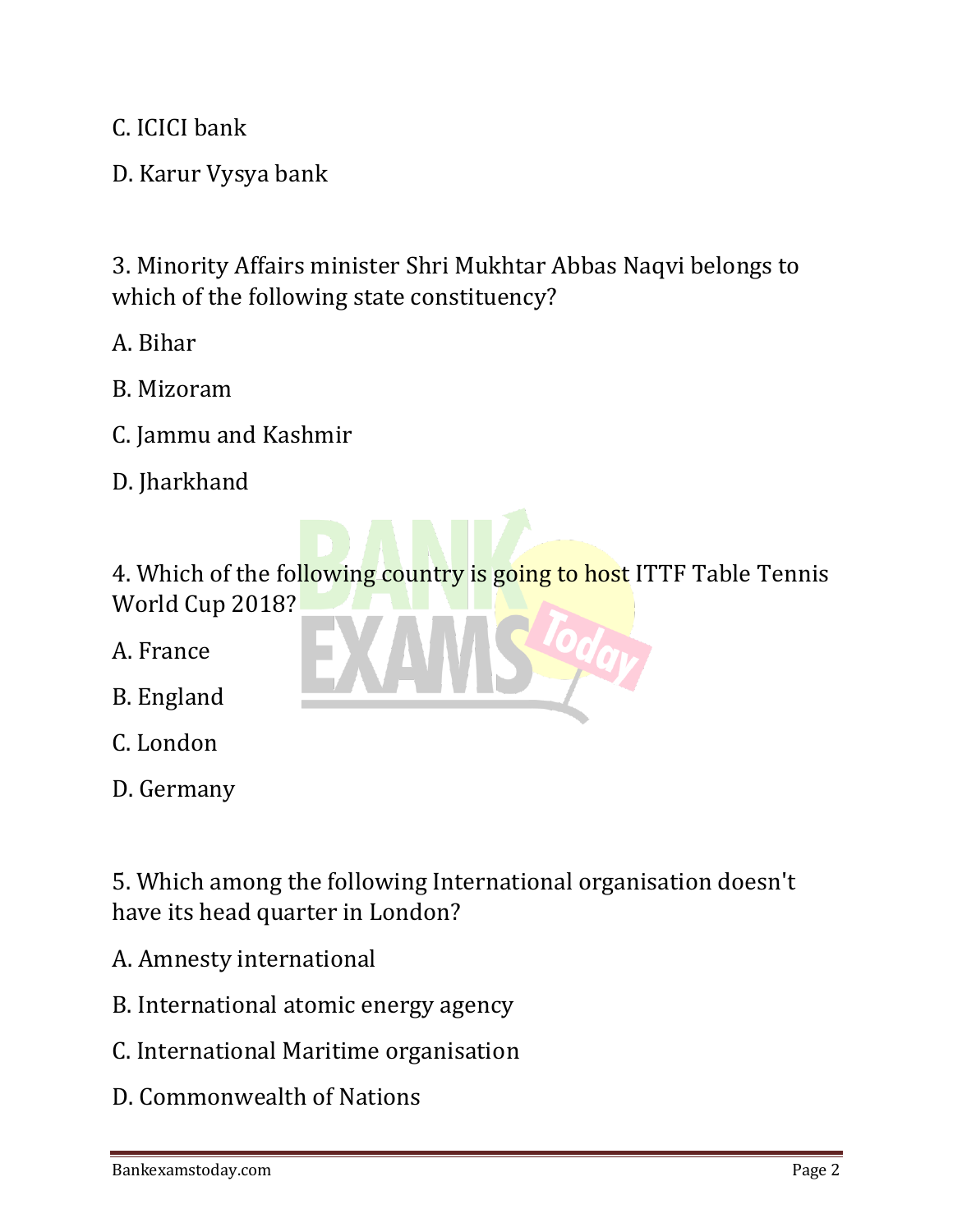- 6. Khajuraho Temple is located in which state in India?
- A. Uttar Pradesh
- B. Punjab
- C. Madhya Pradesh
- D. Jharkhand
- 7. MacMahon is the boundary line between which two countries?
- A. India and Nepal
- B. India and China
- C. India and Pakistan
- D. Nepal and China
- 8. Famous Paradip port is located in which state of India?
- A. Odisha
- B. Kerala
- C.Goa
- D. Gujarat

9. Koteshwar dam is built across which river and is located in which state of India?

A.Bhagirathi and Uttar Pradesh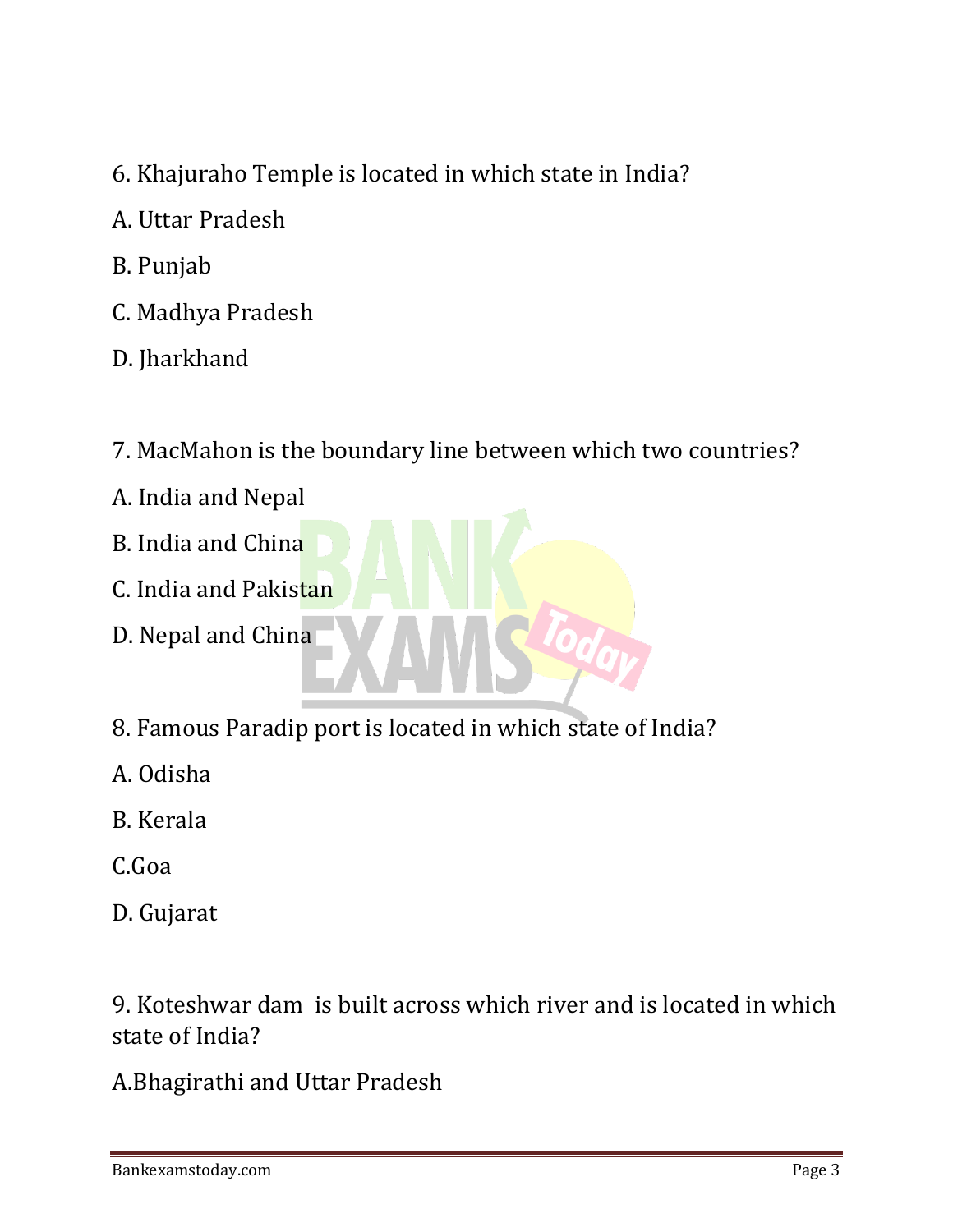- B.Bhagirathi and Uttarakhand
- C. Yamuna and Uttarakhand
- D. Rihand and Uttar Pradesh
- 10. Religious Siddhivinayak Temple is located in which place?
- A. Mumbai
- B. Kolkata
- C. Madurai
- D. Delhi

11. Gair is a type of folk dance famous in which state of India?

- A. Gujarat
- B. Rajasthan
- C. Punjab
- B. Bihar
- 12. World food day is celebrated on?
- A. October 16
- B. October 15
- C. November 16
- D. November 15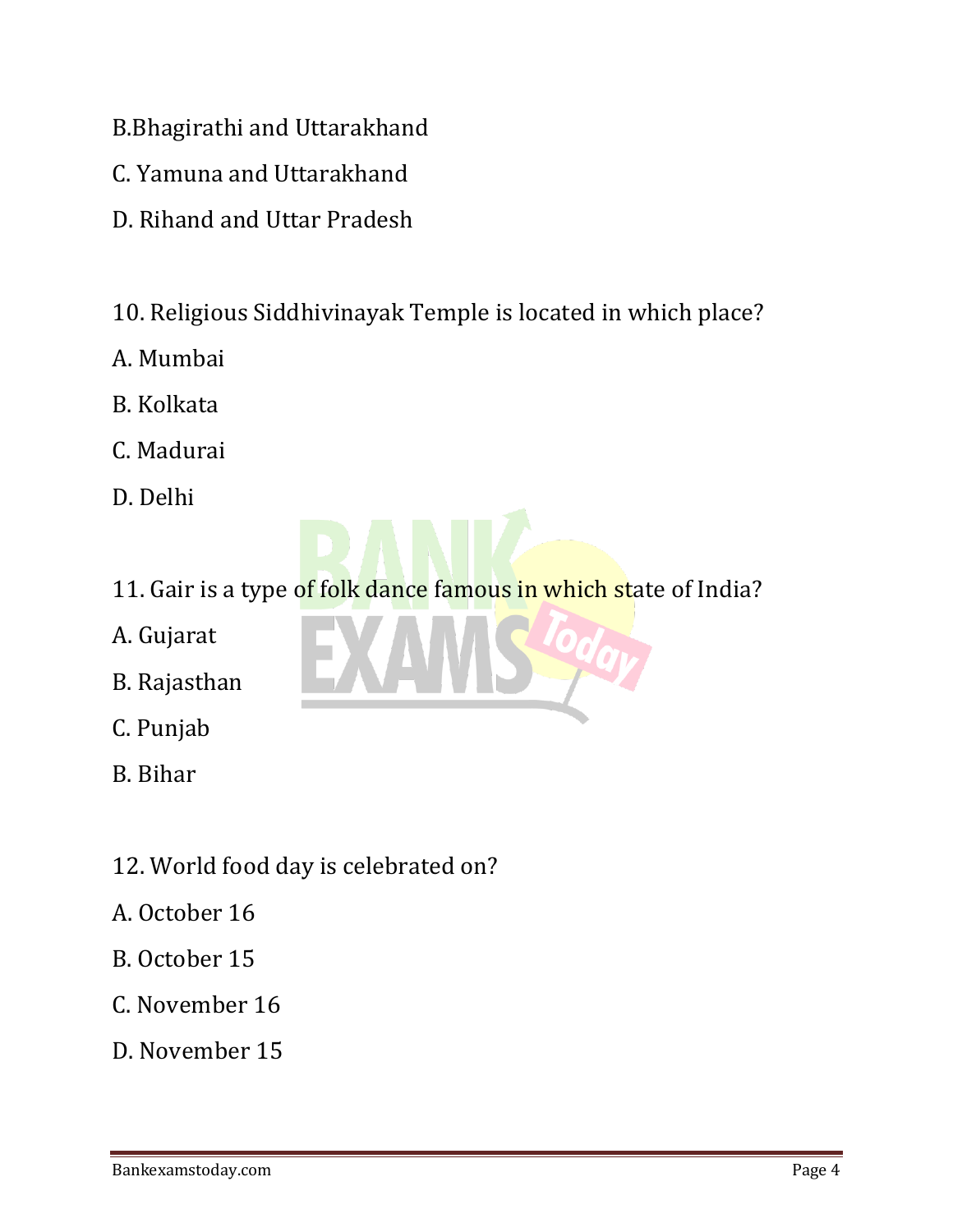13. Garuda shakthi is the joint exercise between India and which of the following country

- A. Sri Lanka
- B. Indonesia
- C. Japan
- D. Singapore

## 14.which city in India is called as 'city of weavers'?

- A. Prayag
- B. Panipet
- C. Jamshedpur
- D. Varanasi



- A. New-Zealand
- B. Netherland
- C. South Africa
- D. Thailand

16. The book 'India 2017 Yearbook', compiled by Rajiv Mehrishi, was launched by the Chief minister of which state?

A. Gujarat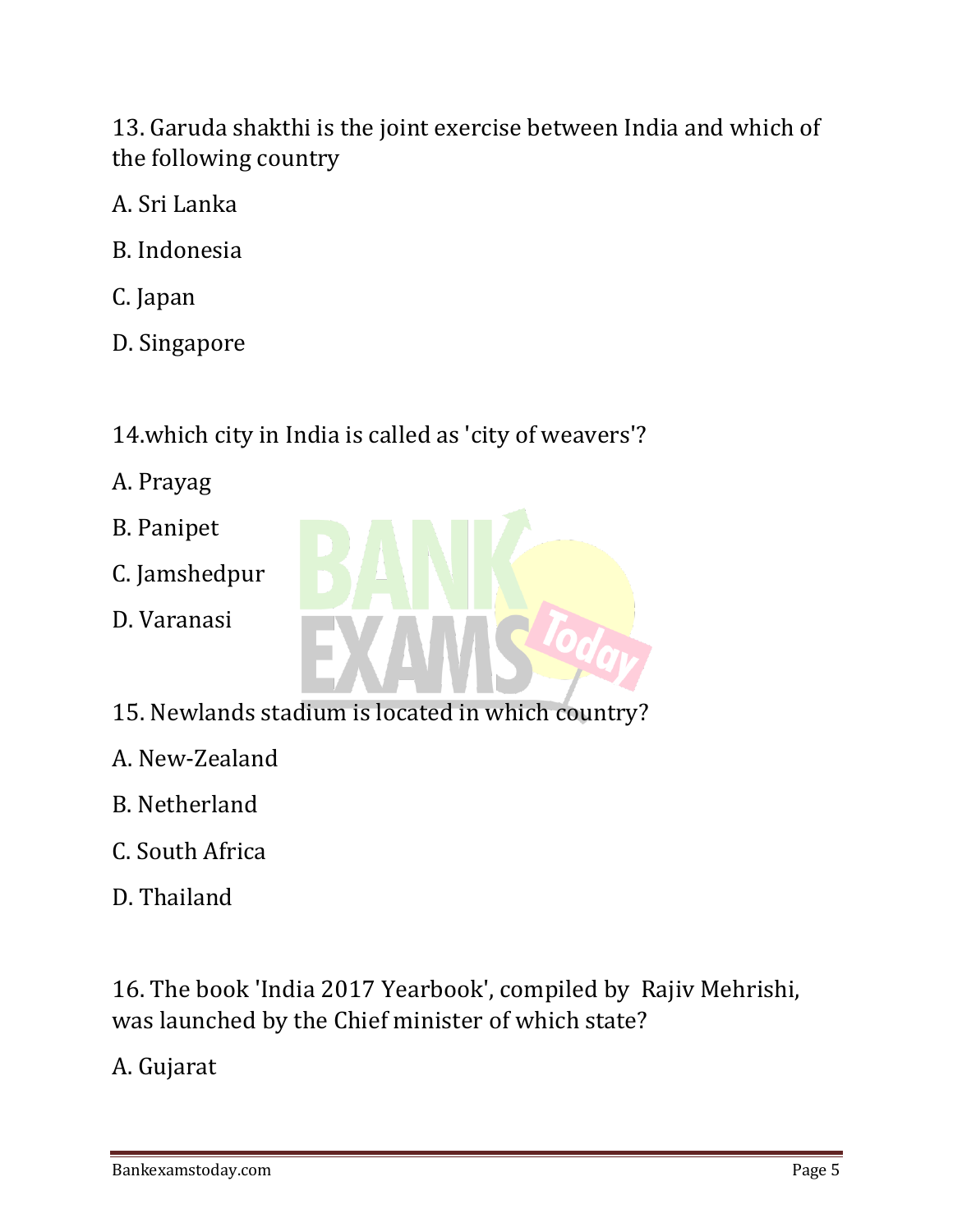B. Uttar Pradesh

- C. Bihar
- D. Rajasthan

17. What is the rank of India in world bank's ease of doing business ranking?

- A.100
- B. 105
- C. 200
- D. 205
- 18. Recently died Sukharanjan Sengupta belongs to which field?
- A. Veteran actor
- B. Eminent Hindi poet & Jnanpith awardee
- C. Veteran journalist
- D. Renowned Malayalam writer

19. Pawan Kumar Chamling is the Chief minister of which of the following indian state?

- A. Sikkim
- B. Tripura
- C. Uttarakhand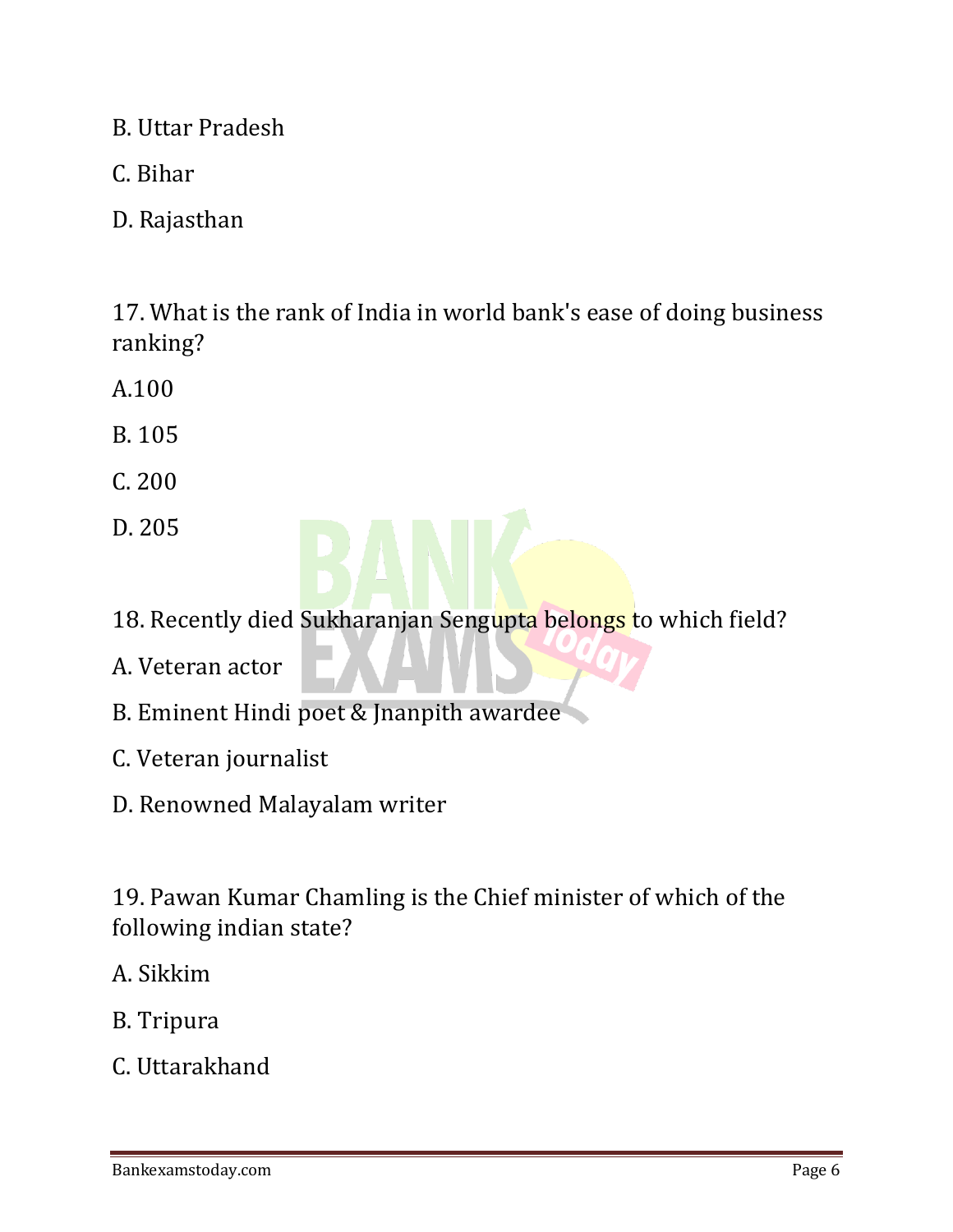D. Himachal Pradesh

- 20. Nameri National Park is in which state of India?
- A. Chattisgarh
- B. Assam
- C. Nagaland
- D. Himachal Pradesh
- 21. Sitamata Wild life sanctuary is in which state of India?
- A. Gujarat
- B.Rajesthan
- C. Maharashtra
- D. Bihar
- 22. Talcher Super Thermal Power Station is in which state of India?
- A. Odisha
- B. Uttar Pradesh
- C. Haryana
- D. Karnataka

23. Which is the first state in India to treat Hepatitis-C patients through oral medicine?

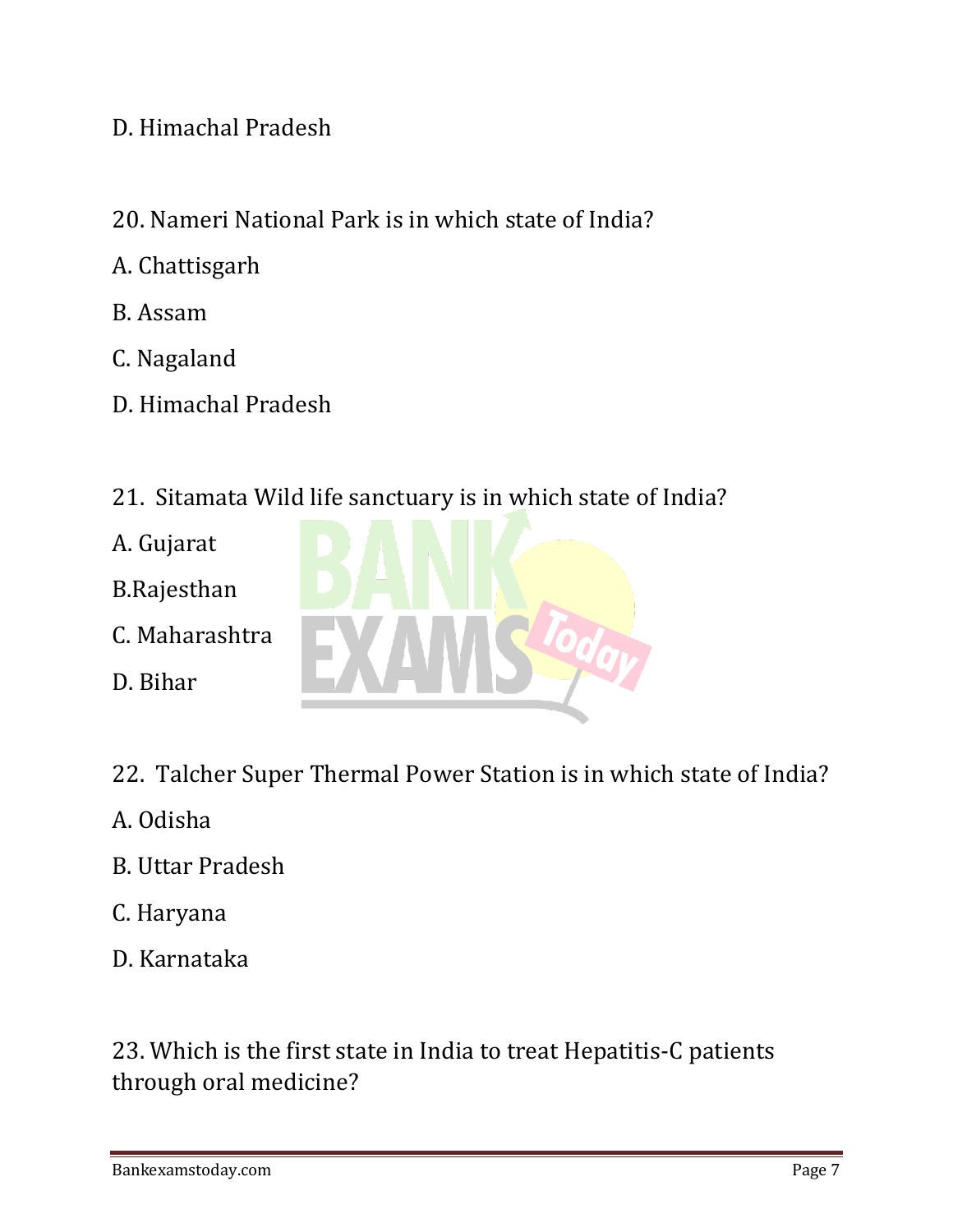- A. Punjab
- B. Himachal Pradesh
- C. Haryana
- D. Telangana
- 24. Valletta is the capital city of which of the following country?
- A. Bolivia
- B. Belarus
- C. Malta
- D. Somalia
- 25. Which of the following is the currency of Peru?
- A. Kwanza
- B. Sol
- C. dong
- D. Kim

26. Walmart India launched its first Launched its first fulfilment centre in which city?

#### A. Mumbai

B. Ahmedabad

### C. Chennai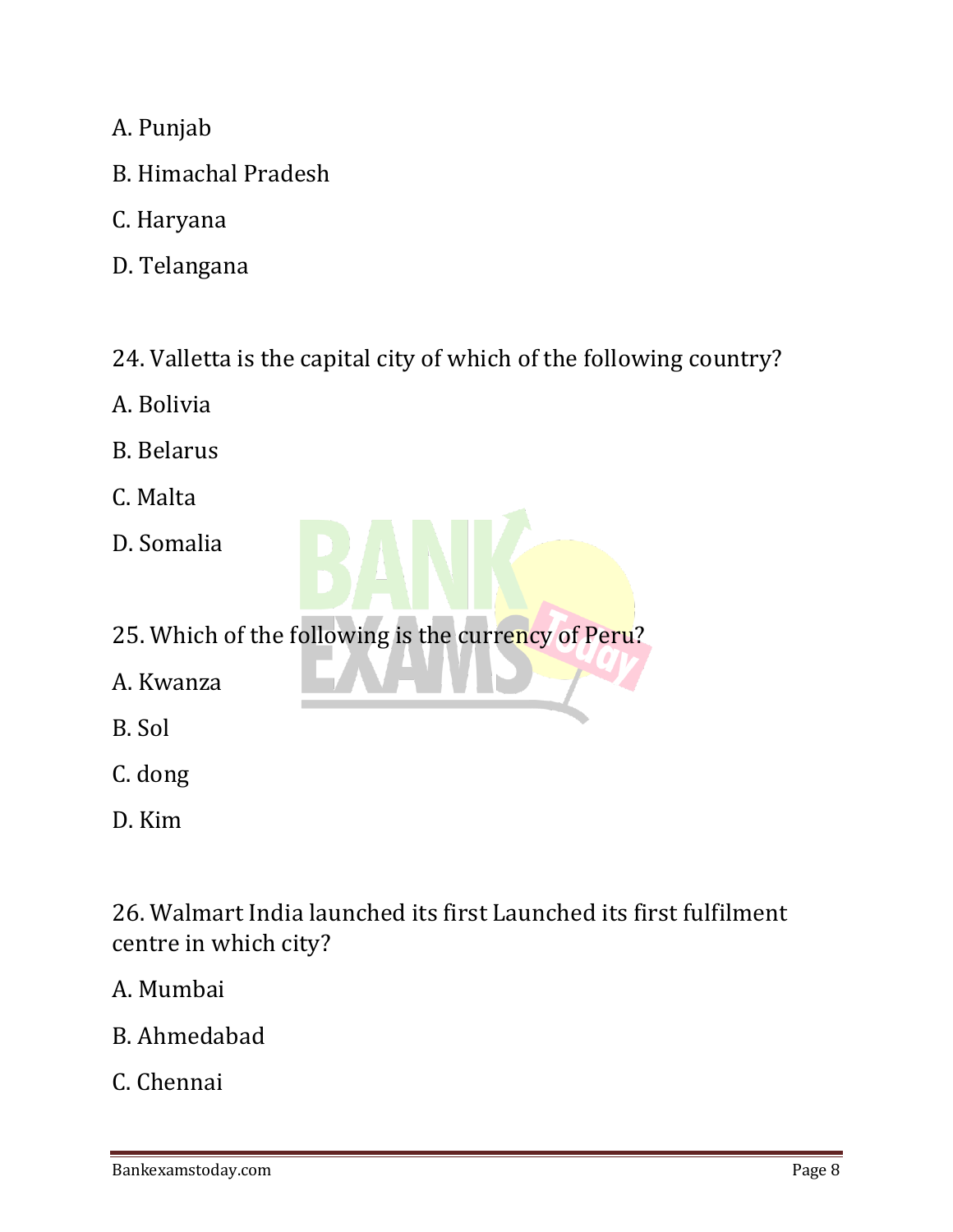D. Delhi

27. Which institution is called as the 'Think Tank' of Government of India?

- A. RBI
- B. NITI aayog
- C. FICCI
- D. SEBI
- 28. Who is the present director general of UNESCO?
- A. Irina Bokova
- B. Audrey Azoulay
- C. Halimah Yacob
- D. Jacinda Ardern
- 29. Who is the CEO of Flipkart?
- A. Kalyan Krishnamurthy
- B. Shashi Shanker
- C. Shri Sanjiv Singh
- D. B S Sahrawat
- 30. Chilika lake is located in which of the following cities?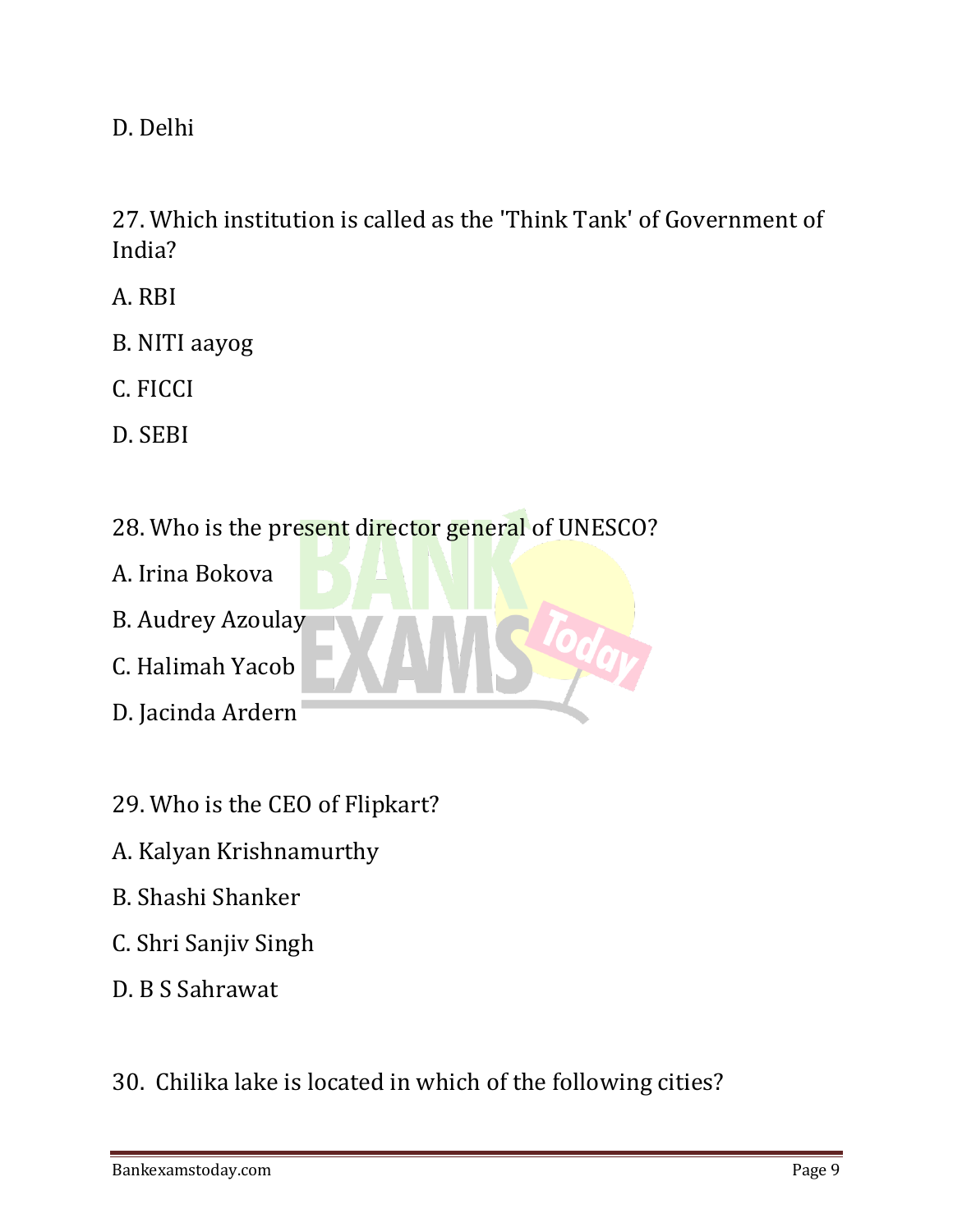A. Kerala

- B. Maharashtra
- C.west Bengal
- D. Odisha

31. Who is the present President of Boxing Federation of India (BFI) ?

- A. Ajay Singh
- B. Sanjay Agarwal
- C. Vijay Shekhar Sharma
- D. Rana Kapoor
- 32. Warsaw is the capital of which of the following country?
- A. Austria
- B. Poland
- C. Syria
- D. Belarus

33. Which of the following bank is India's largest private bank by market capitalization?

- A. Axis bank
- B. ICICI bank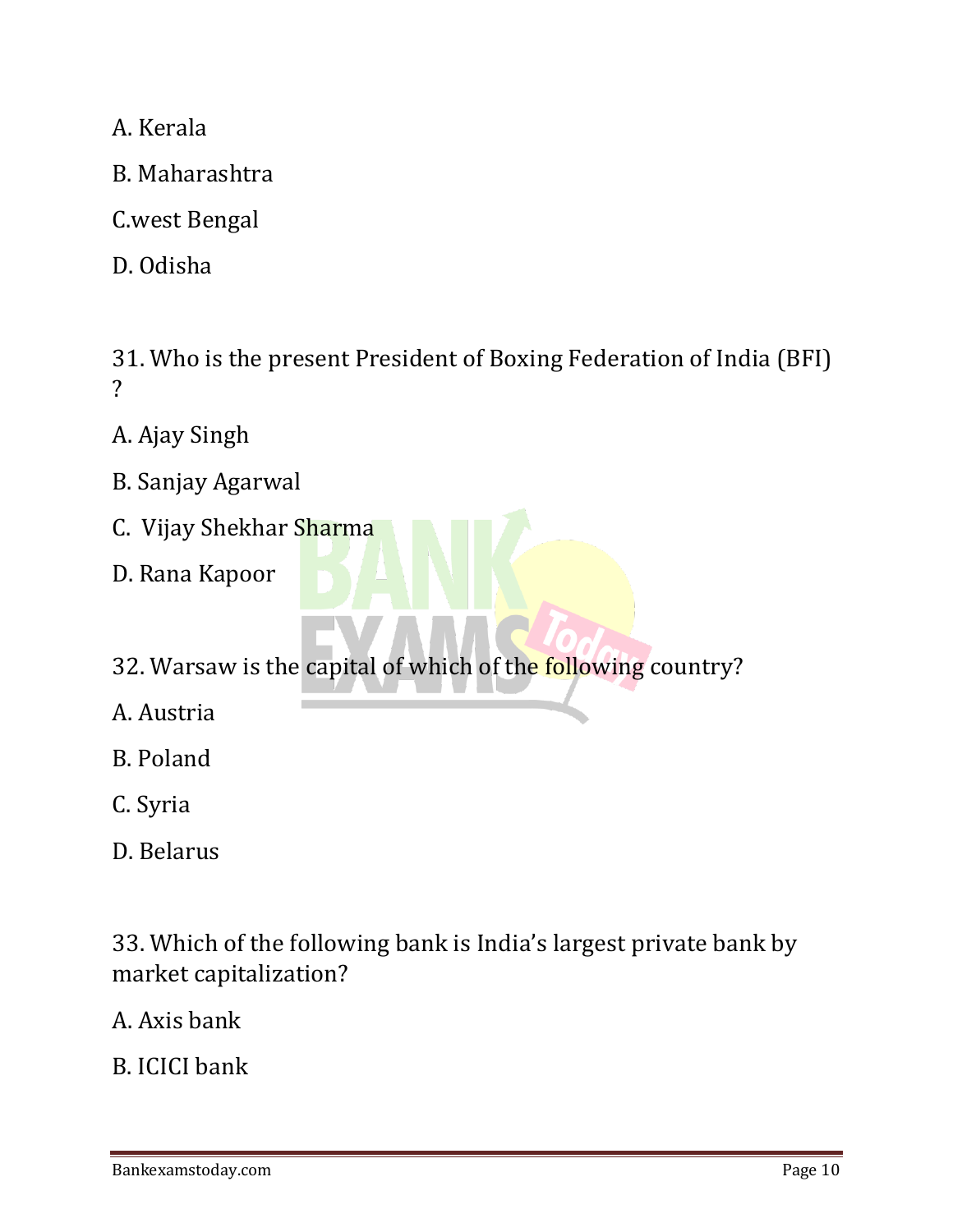C. HDFC bank

D. Kotek Mahindra bank

34. Who was the first Railway Minister of Independent India?

- A. John Mathai.
- B. Pawan Kumar Bajaj
- C. Srivatsa Krishna
- D. Mahesh Kumar Jain
- 35. Who has won Miss Supranational 2016?
- A. Srinidhi Shetty
- B. Peden ongmu nymgyal
- C. Kevin Lilliana
- D. Manushi chillar
- 36. Nizam gold cup is given in which of the following sports?
- A. Cricket
- B. Football
- C. Basketball
- D. Tennis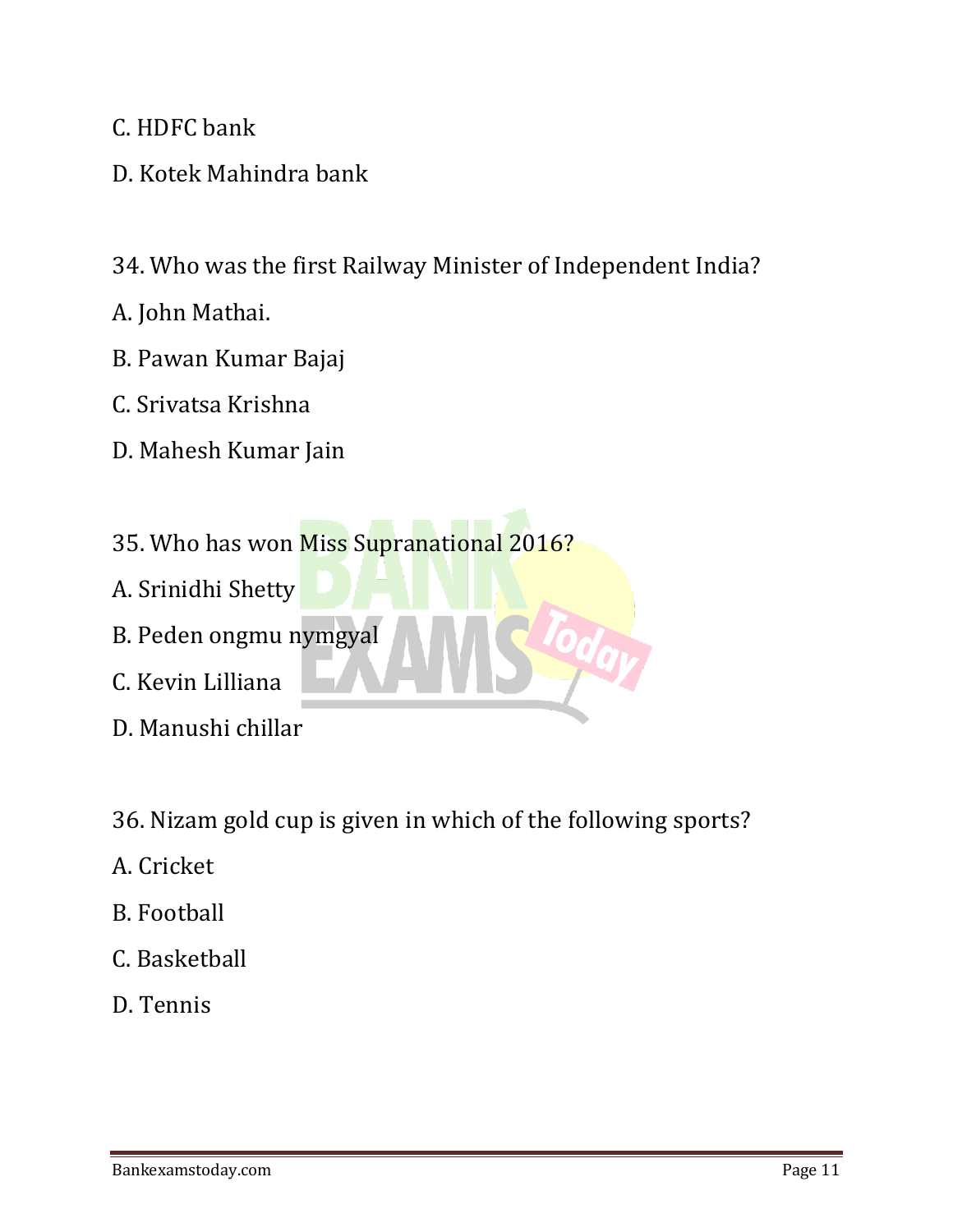37. Guru Gobind Singh Gold Cup is given to which of the following games?

- A. Hockey
- B. Football
- C. Tennis
- D. Horse riding
- 38. Grey revolution implies growth in which of the following?
- A. Jute production
- B. Fertilizer Production
- C. Poultry production
- D. Cotton production
- 39. Ukai dam is located in which of the following state?
- A. Odisha
- B. Uttarakhand
- C. Jharkhand
- D. Gujarat

40. Which of the following is the world's first and largest stock market in the world?

A. NYSE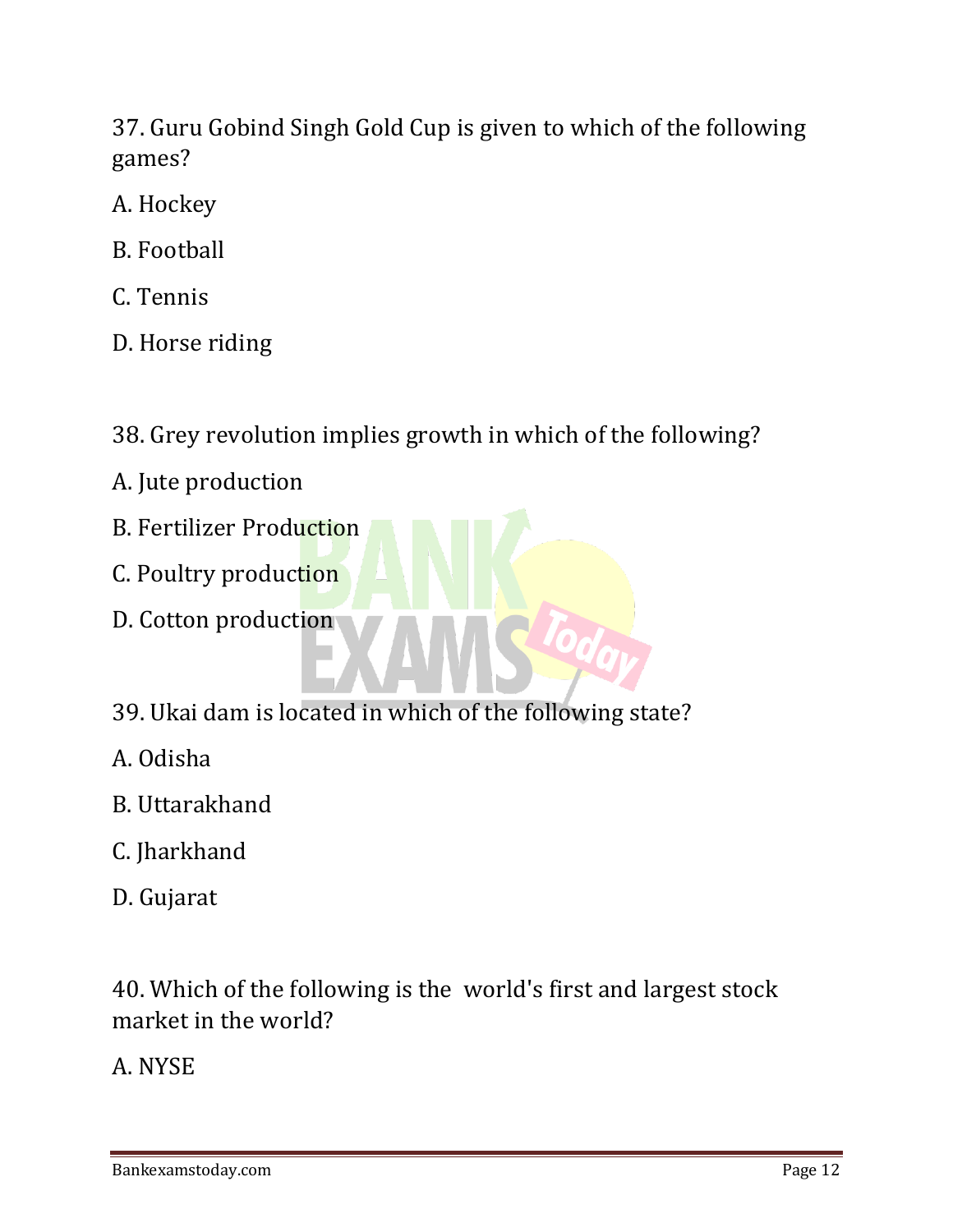B. NASDAQ

C. LSE

D. SGX

41. International mango festival is celebrated in which of the following city in India?

- A. Mumbai
- B. Chennai
- C. Cochin
- D. New Delhi
- 42. Which of the following award is not given to Literature field?
- A. Sahitya academy award
- B. Man booker award
- C. Dhanvantri award
- D. Saraswati Samman award
- 43. Dodoma is the capital city of which of the following country?
- A. Tunisia
- B. Tanzania
- C. Somalia
- D. Nigeria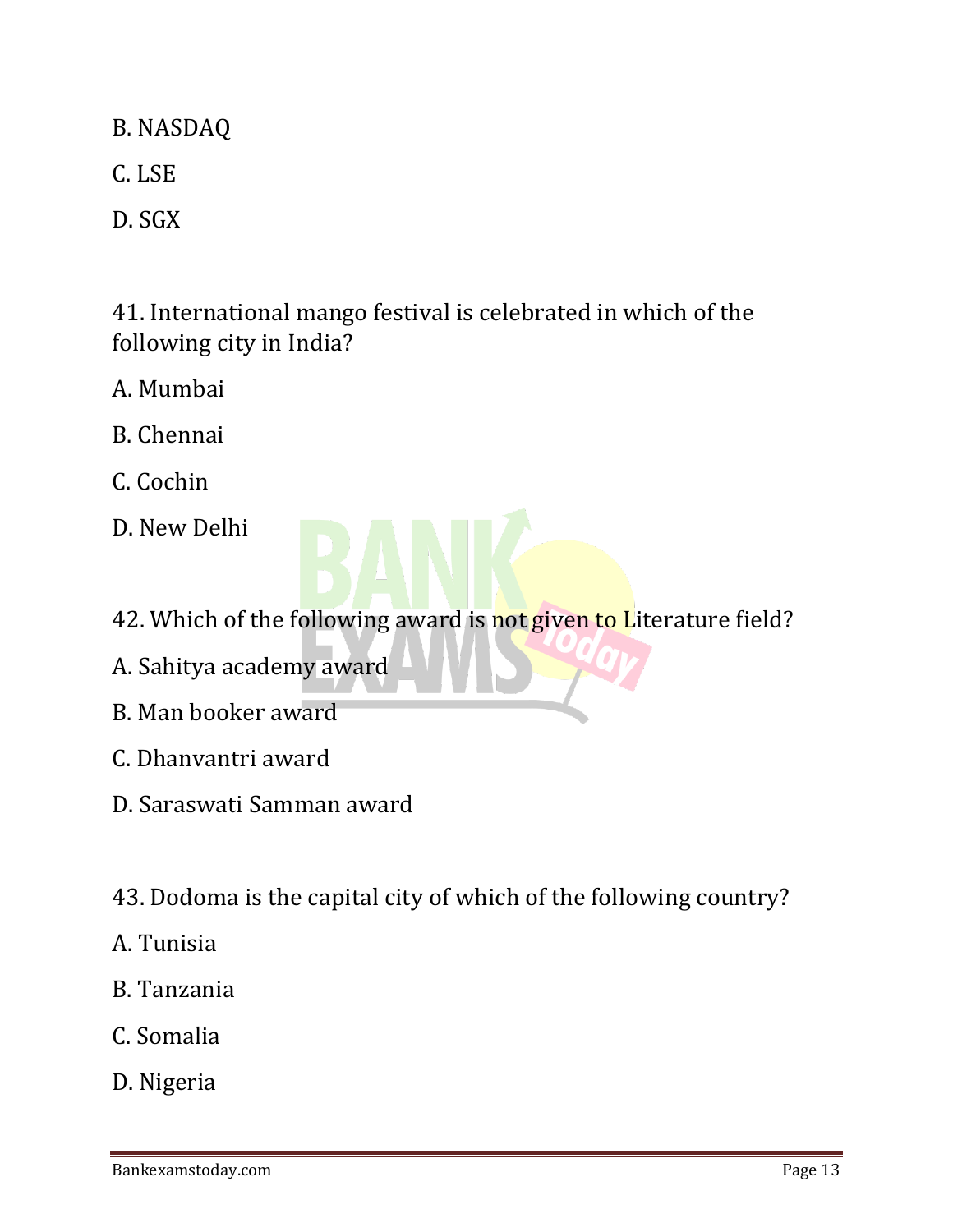- 44. What is the tagline of Andhra Bank?
- A. Where India Banks
- B. Relationship Beyond Banking
- C. A Friend you can bank upon
- D. Your Perfect Banking Partner

45. Which of the following is the autobiography of Indian Hockey Player Dhyan Chand?

- A. Dreams
- B. Sun shine
- C. Hockey journey
- D. Goal



46. Pravasi Bharatiya Diwas is celebrated annually on which of the following days?

A. January 25

- B. January 19
- C. January 9
- D. January 5

47. Shora is the parliament of which of the following country?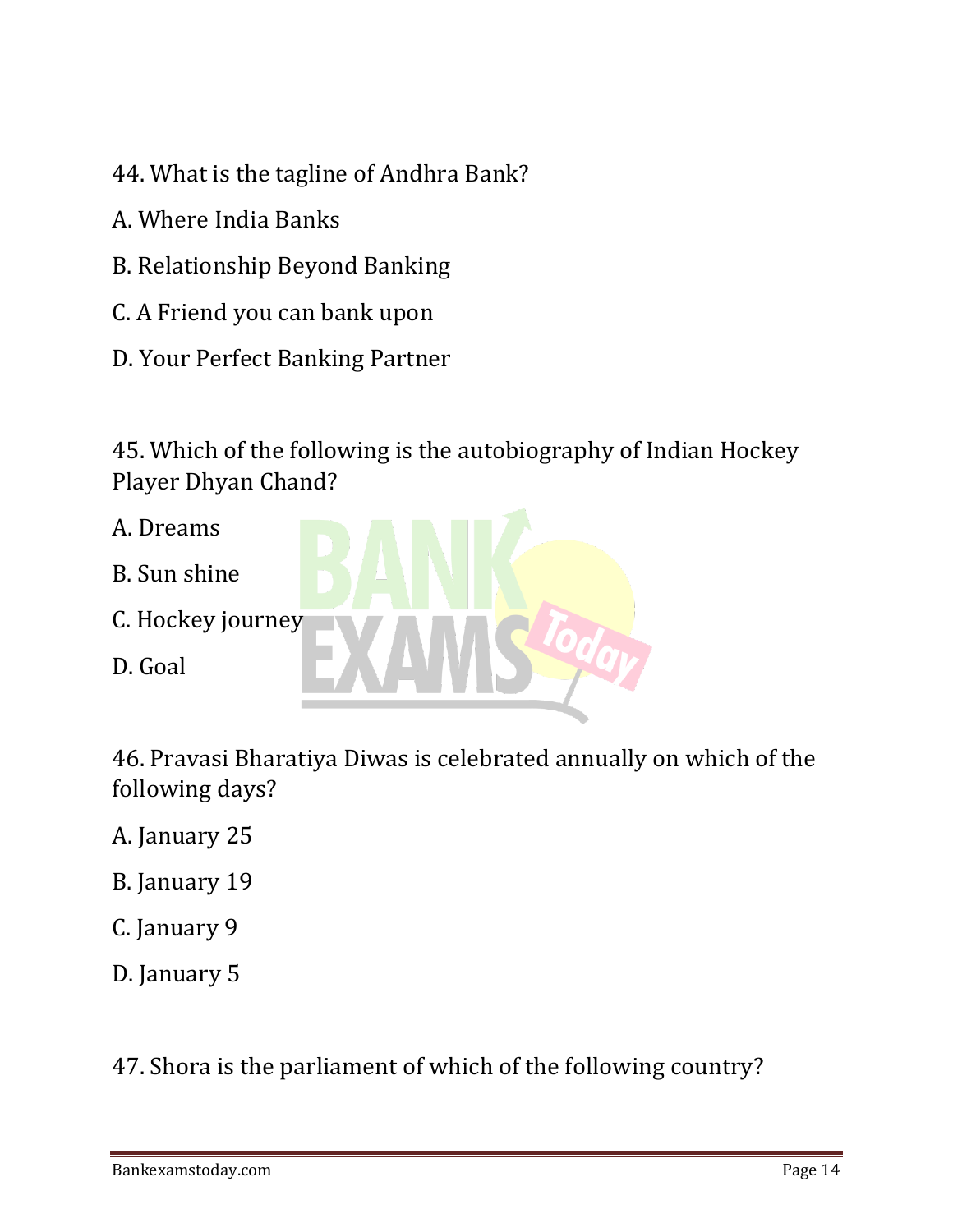- A. Australia
- B. Afghanistan
- C. Algeria
- D. Albania

48. Head quarter of (UNWTO) United Nation's World Tourism Organisation is located in?

- A. Geneva, Switzerland
- B. Rome, Italy
- C. Madrid, Spain
- D. London, UK



- A. Wrestler
- B. Boxer
- C. Cricketer
- D. Hockey player

50. In FICCI, first 'I' and Second 'C' represents which of the following?

- A. Industry and Chambers
- B. Indian and Chambers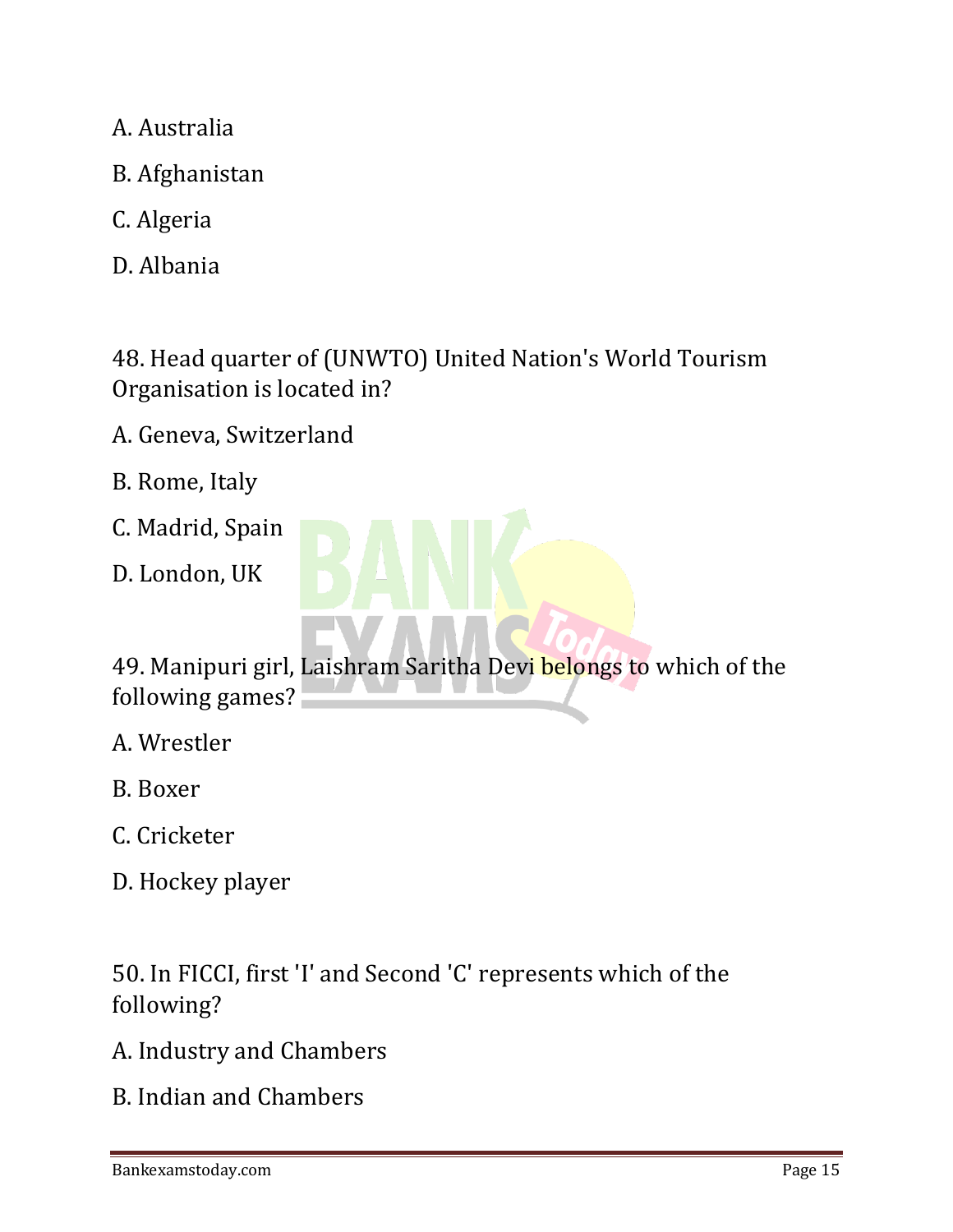C. Indian and Commerce

D. Industry and Commerce

51. Nathpa Jhagri Dam in Himachal Pradesh is built across which of the following rivers?

- A. River Godavari
- B. River Sutlej
- C. River Indus
- D. River Chenab

52. Mudiyettu is the traditional folk dance drama of which Indian state?

A. Karnataka

- B. Kerala
- C. Andhra Pradesh
- D. Maharashtra
- 53. The book " War and Diplomacy in Kashmir" was authed by?
- A. C Dasgupta
- B. Khushwant Singh
- C. Anwar Singh
- D. RK Narayanan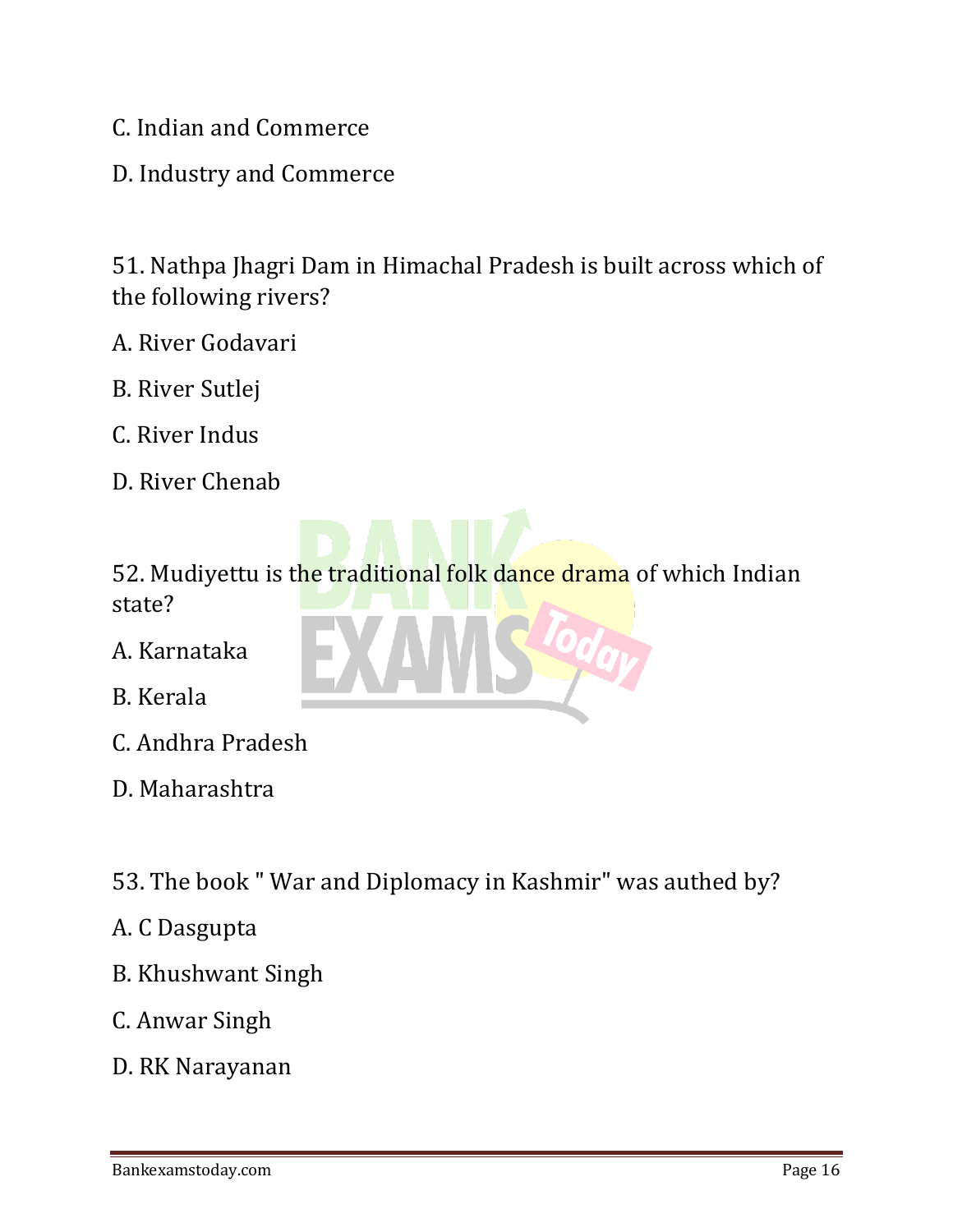54. Kempegowda International Airport is located in which of the following city?

- A. Mumbai
- B. Hyderabad
- C. Bangalore
- D. Chennai
- 55. World's teachers day is celebrated on?
- A. September 5
- B. October 5
- C. November 5
- D. August 5



56. Prathama Grameen bank is a RRB sponsored by which of the following public sector bank?

A. Andhra bank

- B. Oriental bank of commerce
- C. Syndicate bank
- D. Dena bank

57. Nichigin for short is the nickname of which of the following bank?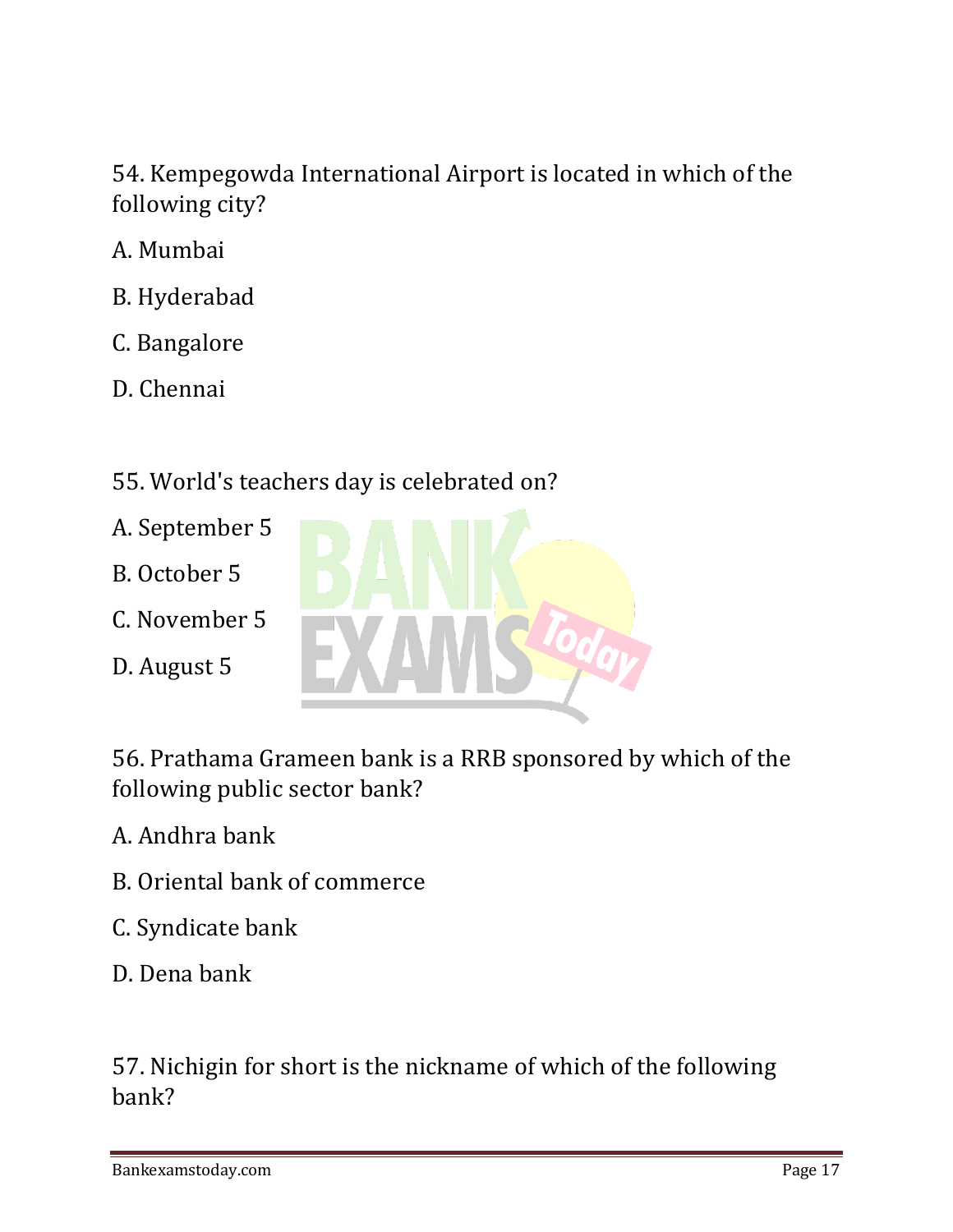- A. Bank of America
- B. Bank of Japan
- C. Bank of China
- D. Bank of Canada
- 58. In SARFAESI act, what does the letter R stand for?
- A. Reconstruction
- B. Residential
- C. Remuneration
- D. Restructuring
- 59. Barak valley is situated in which state?
- A. Assam
- B. Bihar
- C. Chandigarh
- D. Haryana
- 60. Which of the following is the currency of the country Somalia?
- A. Somali dollar
- B. Somali pound
- C. Somali Shilling
- D. Somali rubble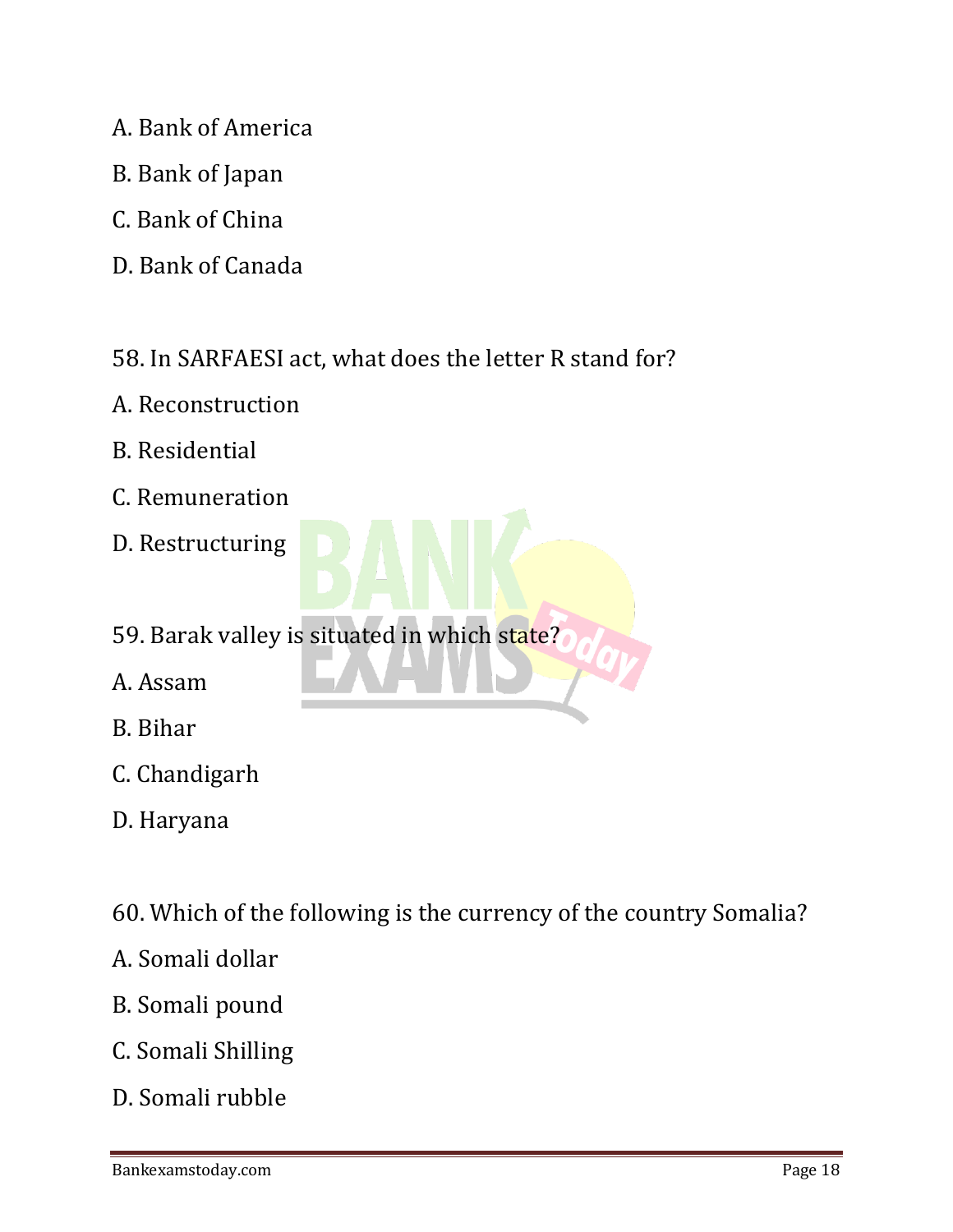- 61. Which city is called as city of Four junction?
- A. Cochin
- B. Madurai
- C. Coimbatore
- D. Hyderabad

## 62. Althing is the parliament of which of the following country?

- A. Netherland
- B. Switzerland
- C. Lithuania
- D. Iceland

![](_page_18_Picture_10.jpeg)

- 63. Khajuraho Temples were situated in which state of India?
- A. Maharashtra
- B. Mizoram
- C. Madhya Pradesh
- D. Arunachal Pradesh

64. The book ' Beyond the last blue mountain' is the biography of which of the following personality?

A. J.R.D. Tata

Bankexamstoday.com Page 19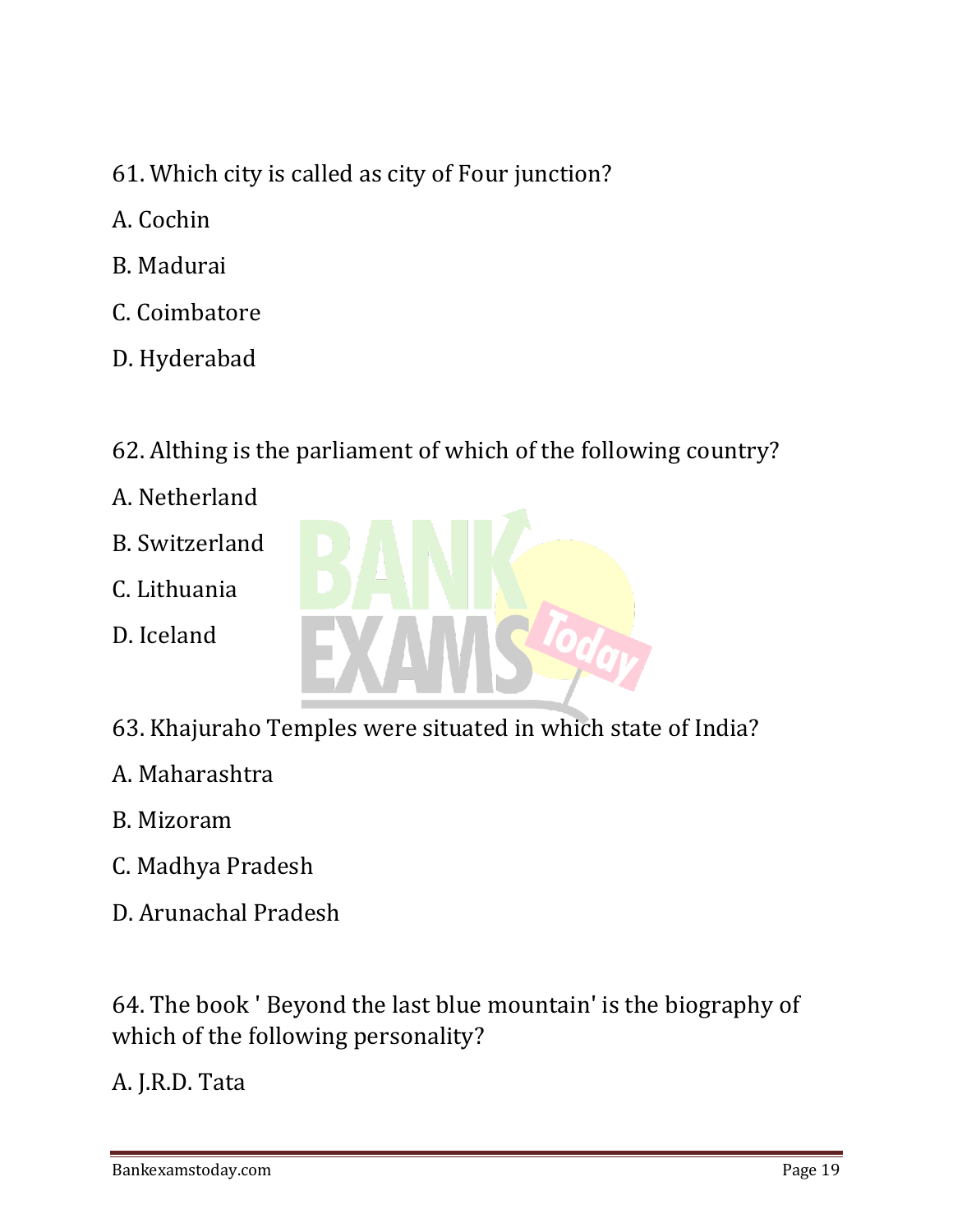- B. Mukesh Ambani
- C. Amitabh Bachchan
- D. Sundara Murthy
- 65. The Melghat Tiger reserve is in which of the following state?
- A. Gujarat
- B. Rajasthan
- C. Maharashtra
- D. Madhya Pradesh

66. Indian player Shubhankar Sharma is associated with which of the following games?

- A. Golf
- B. Football
- C. Hockey
- D. Snooker
- 67. Who is the author of the book ' Exam Warriors' ?
- A. Manmohan Singh
- B. Abdul Kalam
- C. Narendra Modi
- D. Raghuram Rajan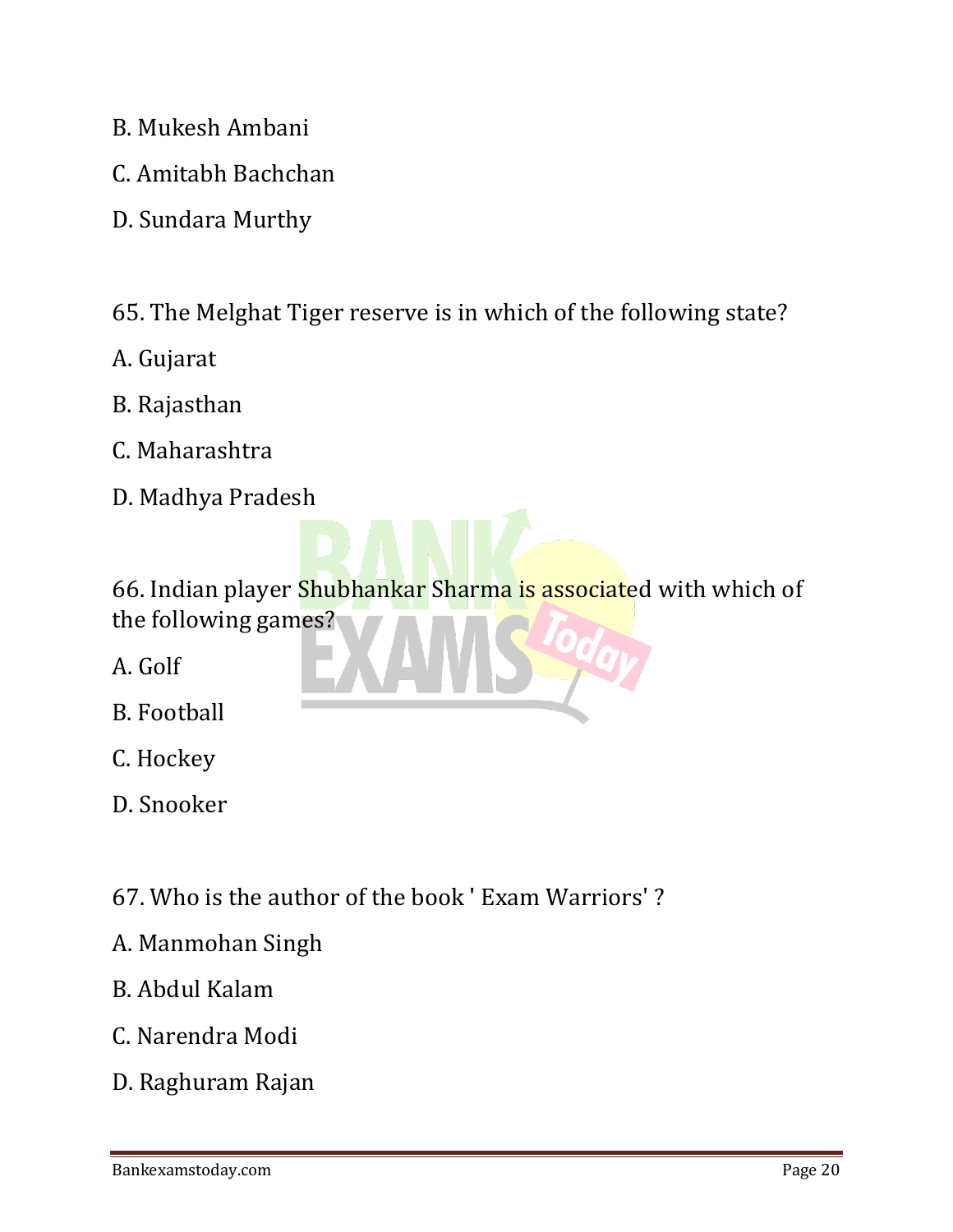68. Recently Sri Lankan government has celebrated it's 70 th Independence day. What is the theme of the ceremony?

- A. United Nation
- B. One Nation
- C. People's Nation
- D. Nation of the warriors
- 69. Who is the present vice President of India?
- A. Manoharlal Parrikar B. Suresh Prabhu C. Venkaiah Naidu D. Ram naik

70. Every year world cancer day is celebrated on February 4th. Main goal of this day is to eradicate death related to cancer by which of the following year?

- A. 2020
- B. 2030
- C. 2040
- D. 2050

71. Which country tops the world democracy index 2017?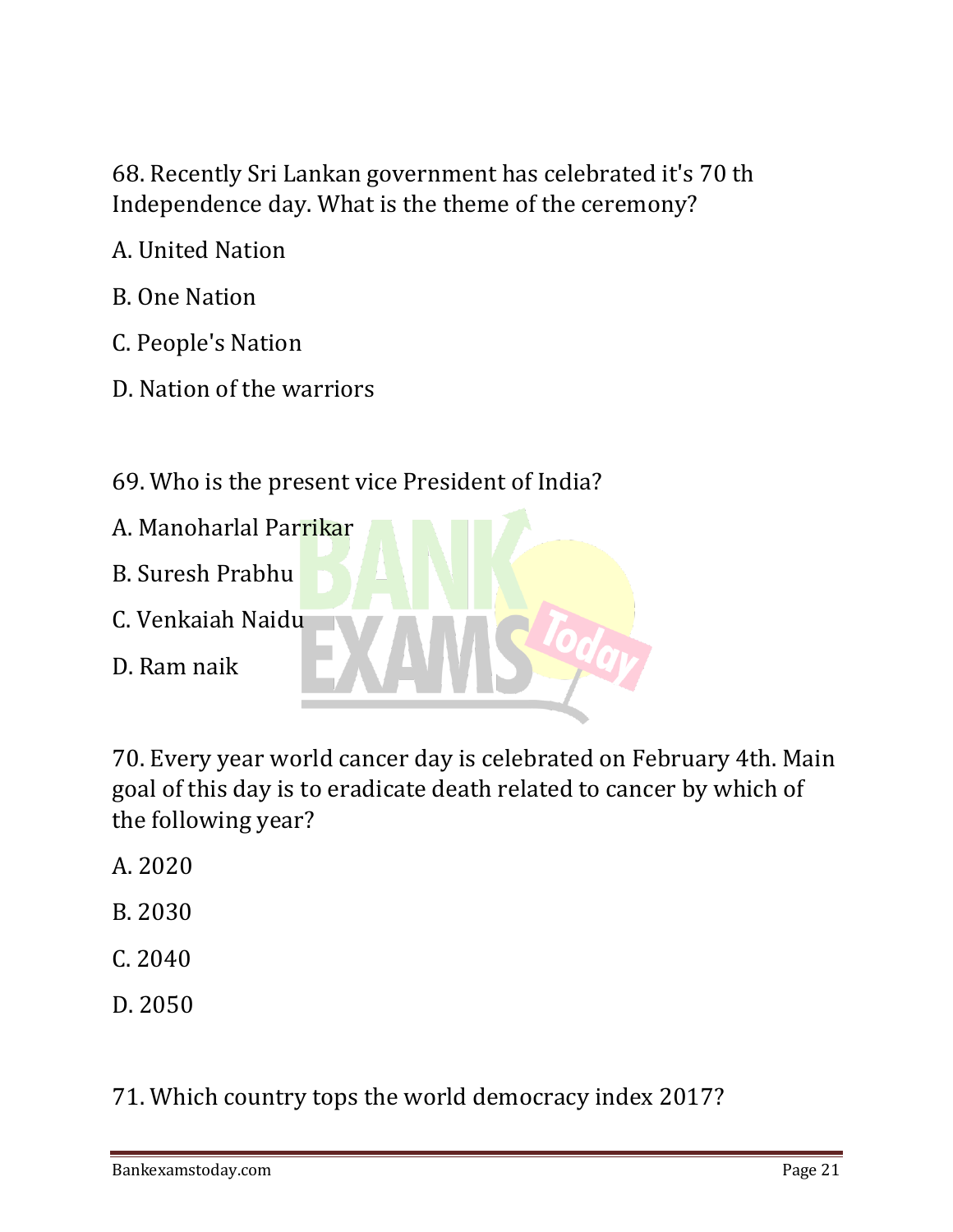- A. Denmark
- B. Iceland
- C. Norway
- D. Switzerland
- 72.Bulletin is the app launched by which of the following?
- A. Facebook
- B. Google
- C. Microsoft
- D. Flipkart
- 73. Who has won the Yash Chopra memorial award for this year?
- A. AR Rahman
- B. Asha Bhosle
- C. Amitabh Bachchan
- D. Shahrukh Khan

74. VINBAX is the joint military exercise between India and which country?

#### A. Bangladesh

- B. Vietnam
- C. Bahrain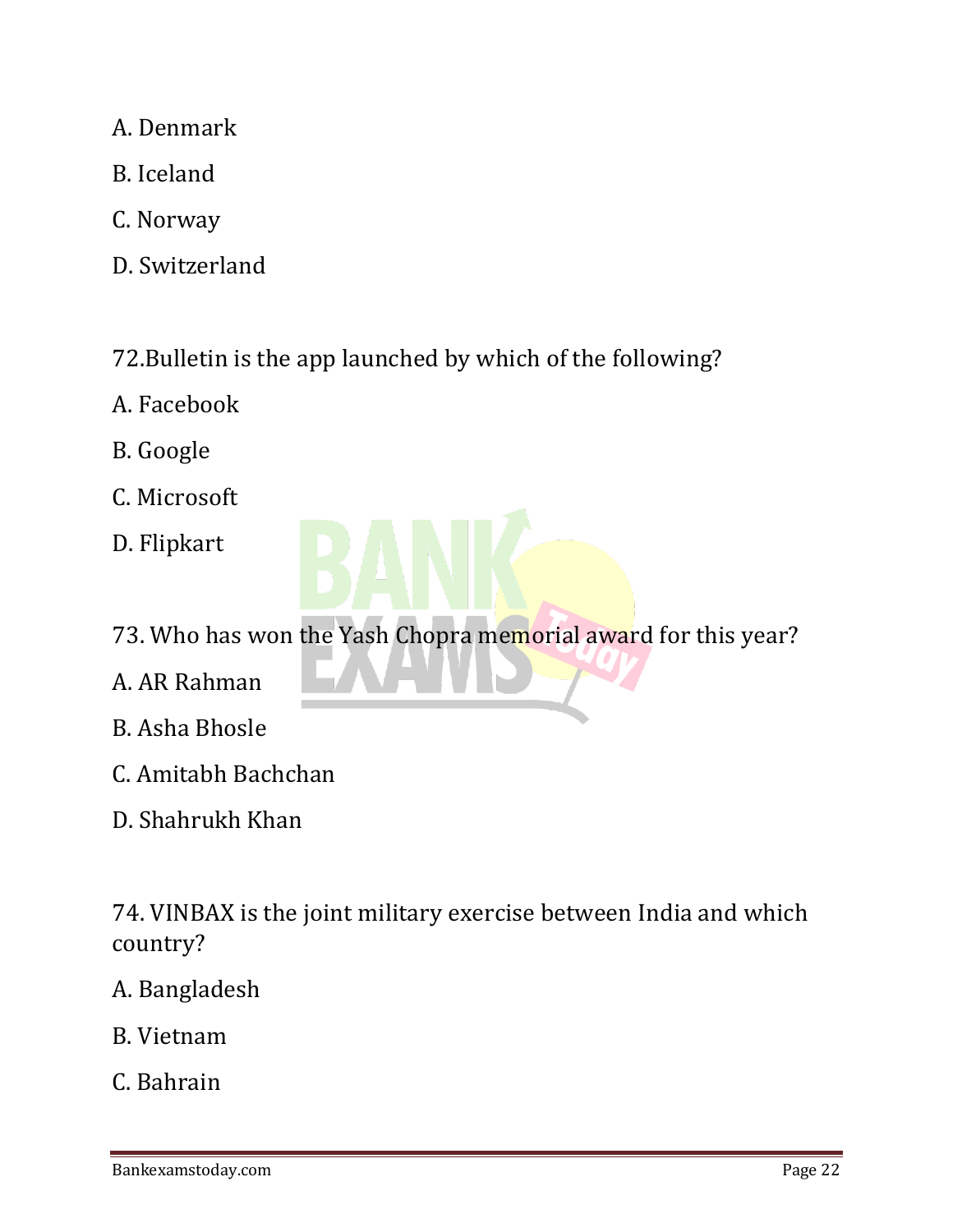D. Pakistan

- 75. Dudhwa National Park is located in which of the following state?
- A. Uttarakhand
- B. Jharkhand
- C. Uttar Pradesh
- D. Himachal Pradesh

76. Which state government has launched the women safety app ' Shakti' recently?

- A. Himachal Pradesh
- B. Madhya Pradesh
- C. Assam
- D. Bihar

77. Which Bollywood actor has been Honoured with Crystal Award at World Economic Forum?

- A. Amitabh Bachchan
- B. Hrithik Roshan
- C. Salman Khan
- D. Shahrukh Khan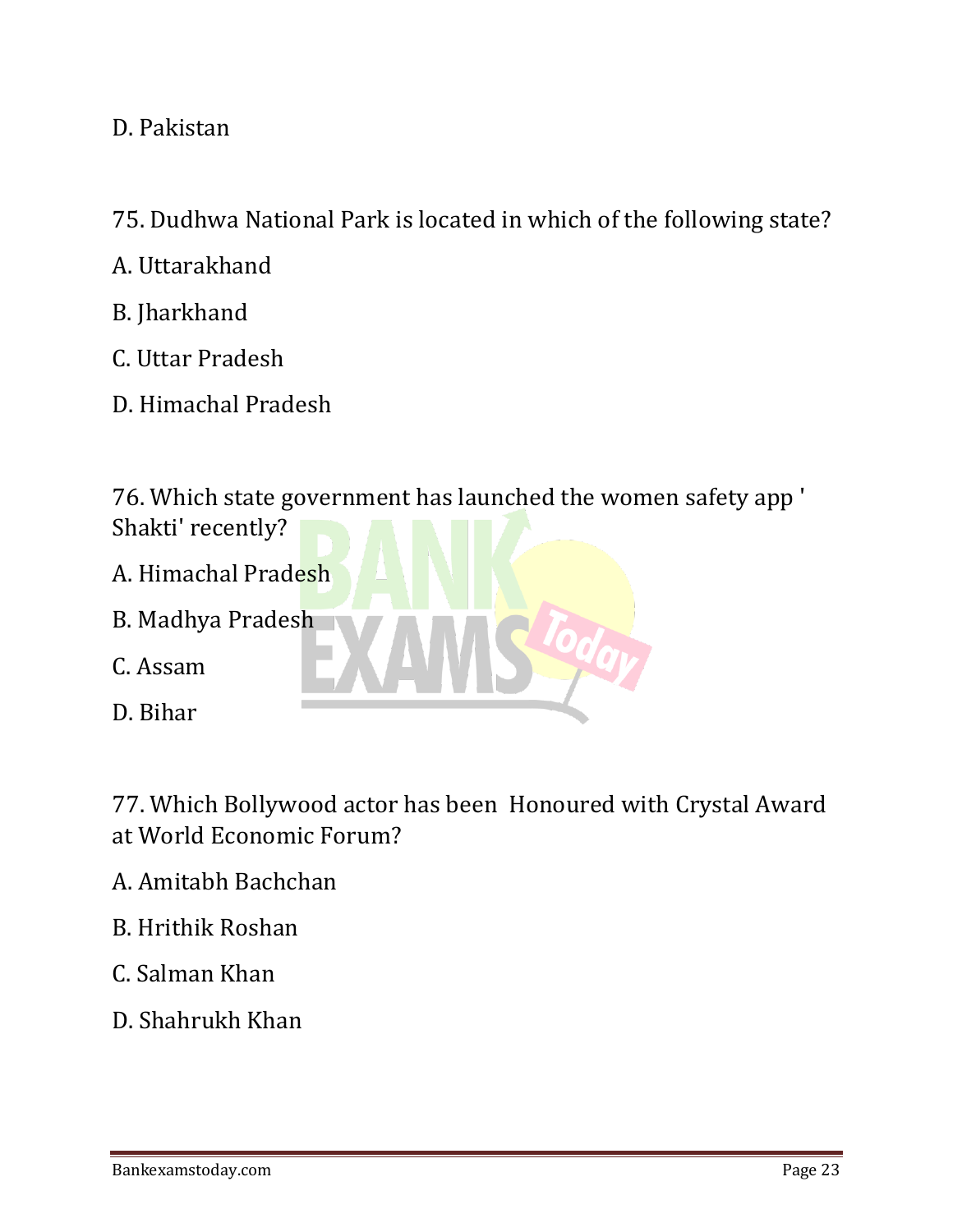78. India's first Garbage Festival, 'Kachra Mahotsav 2018', was organised by which of the following state?

A. Chhattisgarh

- B. Uttar Pradesh
- C. Himachal Pradesh

D. Haryana

- 79. Who is the present governor of Madhya Pradesh?
- A. Anandiben Patel
- B. Om Prakash Kohli
- C. Sathya pal Malik
- D. Banwarilal Purohit
- 80. Where is the head quarter of small finance bank?
- A. Jaipur
- B. Ahmedabad
- C. Bangalore
- D. Hyderabad

81. Chandi Lahiri, who have been passed away recently belongs to which field?

A. Playback singer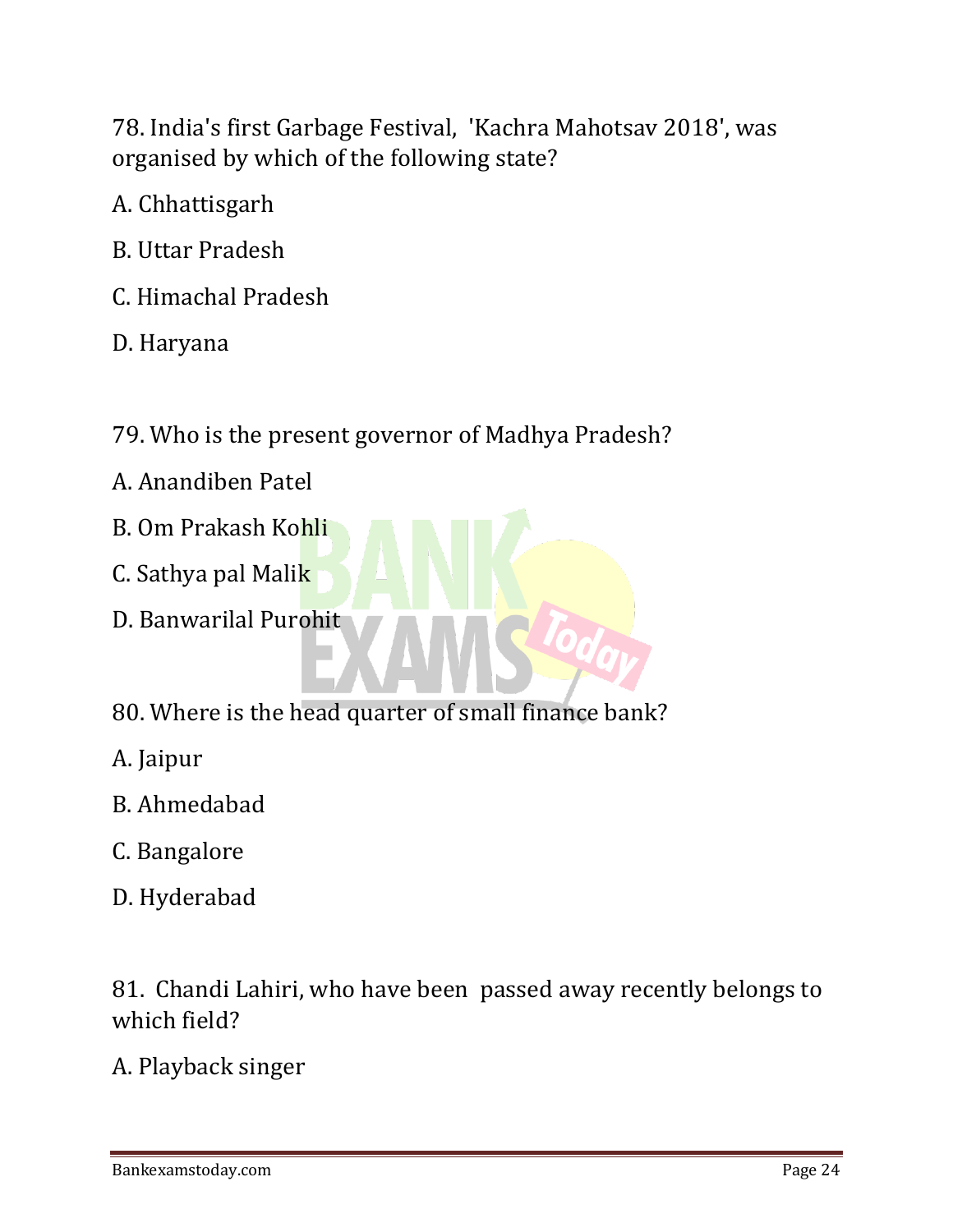- B. Cartoonist
- C. Director
- D. Actor

82. Who is the MD and CEO of Yes Bank?

- A. Rana Kapoor
- B. Jai Kumar
- C. Rajneesh Kumar
- D. Himant Singh
- 83. First Chief Election Commissioner of India after Independence is?
- A. Sukumar Sen
- B. Achal Kumar Jyoti
- C. Narayanan
- D. Desh mukh
- 84. What is the currency of Israel?
- A. Dollar
- B. Riyal
- C. New shekel
- D. Dinar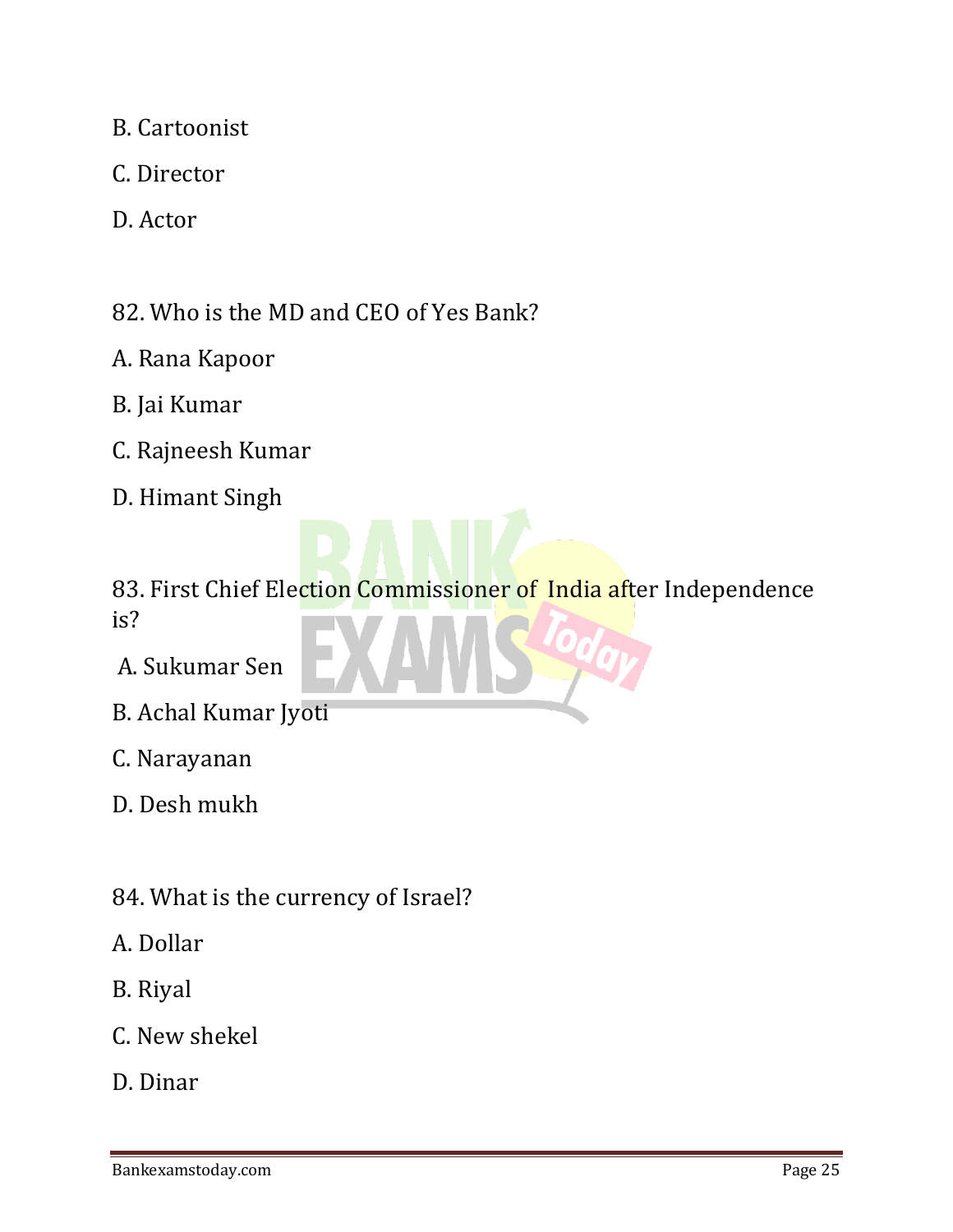85. Mukhyamantri Kalakar Sahayata Jojana was launched by the CM of which state?

- A. Rajasthan
- B. Gujarat
- C. Odisha
- D. Chattisgarh

86. under Bangladesh-Bhutan-India-Nepal (BBIN) Motor vehicles agreement between Bhutan, India, Bangladesh and Nepal is called as ?

- A. BIBN pact
- B. BBIN pact
- C. INBB pact
- D. BBNI pact
- 87. Who is the present Minister of Petroleum and Natural Gas?
- A. Manoharlal Parrikar
- B. Suresh Prabhu
- C. Dharmendra Pradhan
- D. Prakash javadekar

![](_page_25_Picture_15.jpeg)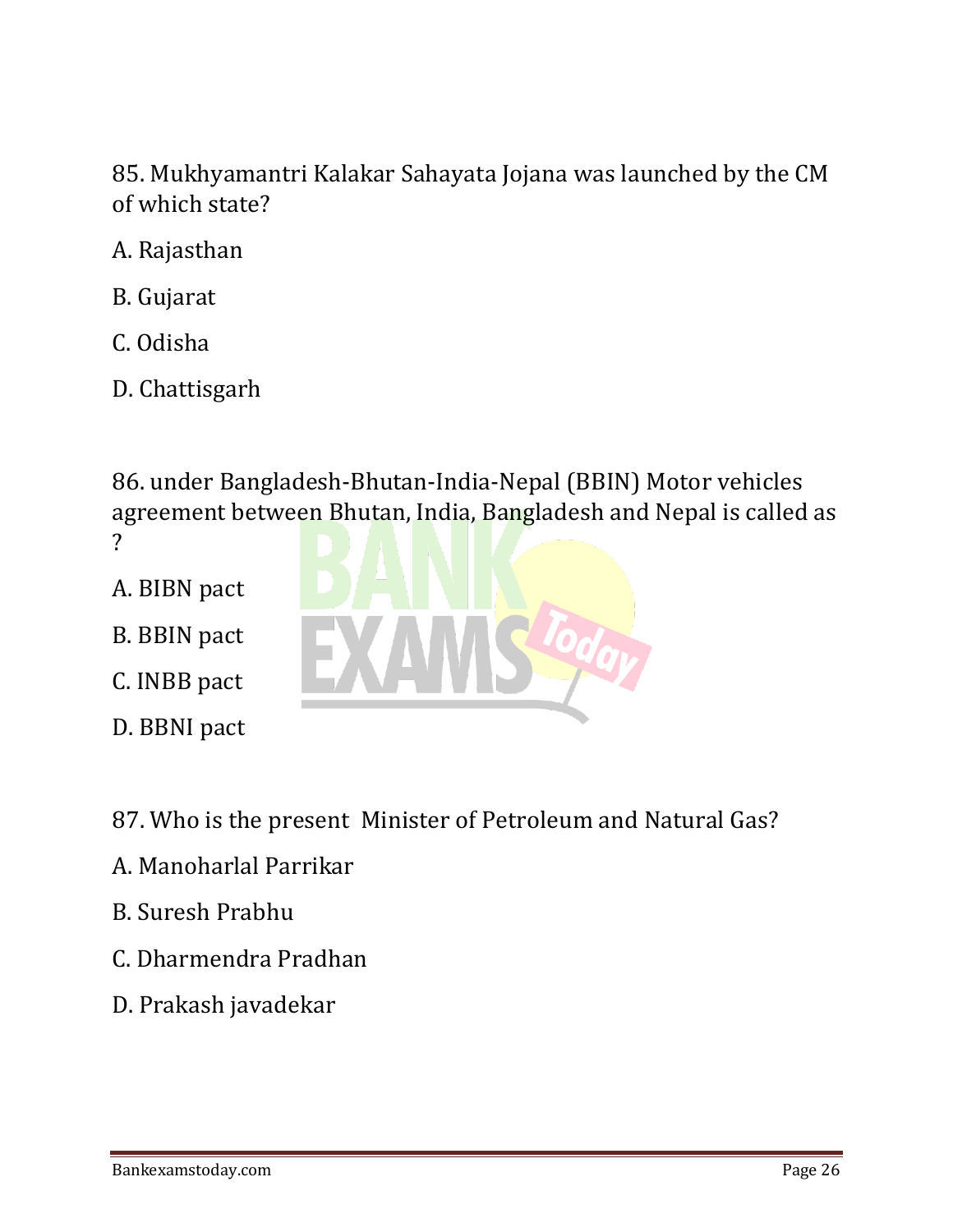88. The book 'Imperfect' is the autobiography of which of the following personality?

- A. Harper Collins
- B. Sanjay Manjrekar
- C. Dilip Vengsarkar
- D. Sinha
- 89. What is ' C' in CIPAM?
- A. Center
- B. Cement
- C. Cell
- D. Criminal

![](_page_26_Picture_10.jpeg)

90. Iron Fist is the joint military exercise between Japan and which of the following country?

- A. India
- B. South Korea
- C. USA
- D. China

91. Introduce India's First Battery-Powered Interactive Payment Card was launched by which of the following bank?

A. Kotek Mahindra bank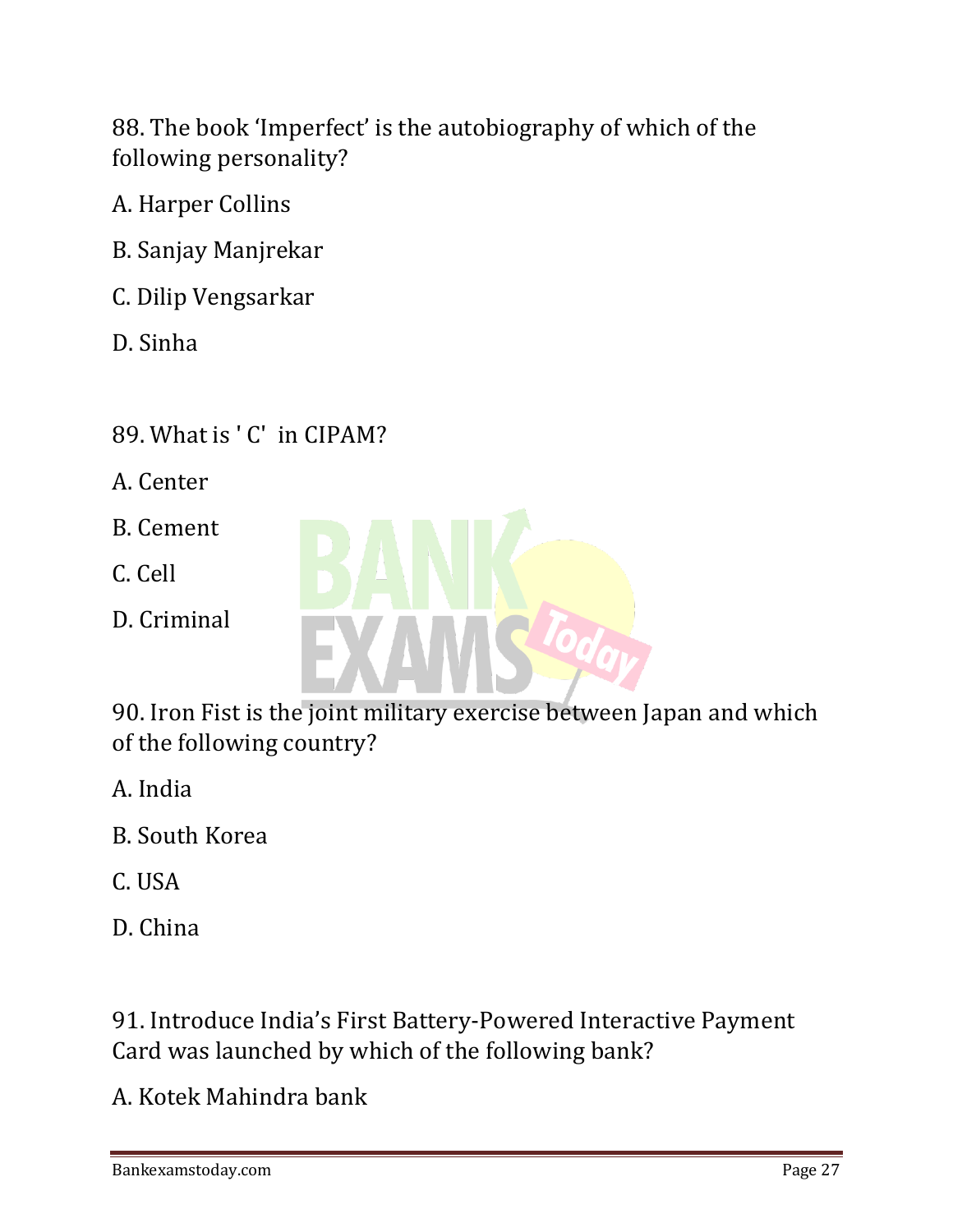- B. IndusInd Bank
- C. Lakshmi Vilas bank
- D. IDFC bank
- 92. Where is the head quarter of ISRO?
- A. Ahmedabad
- B. Mumbai
- C. Bangalore
- D. New Delhi
- 93. In SFOORTI application, second O stands for?
- A. Optimization
- B. Operation
- C. Online
- D. Organisation
- 94. who is the founder and CEO of Amazon?
- A. Jeff Bezos
- B. Bill gates
- C. Mark Zuckerberg
- D. Larry Page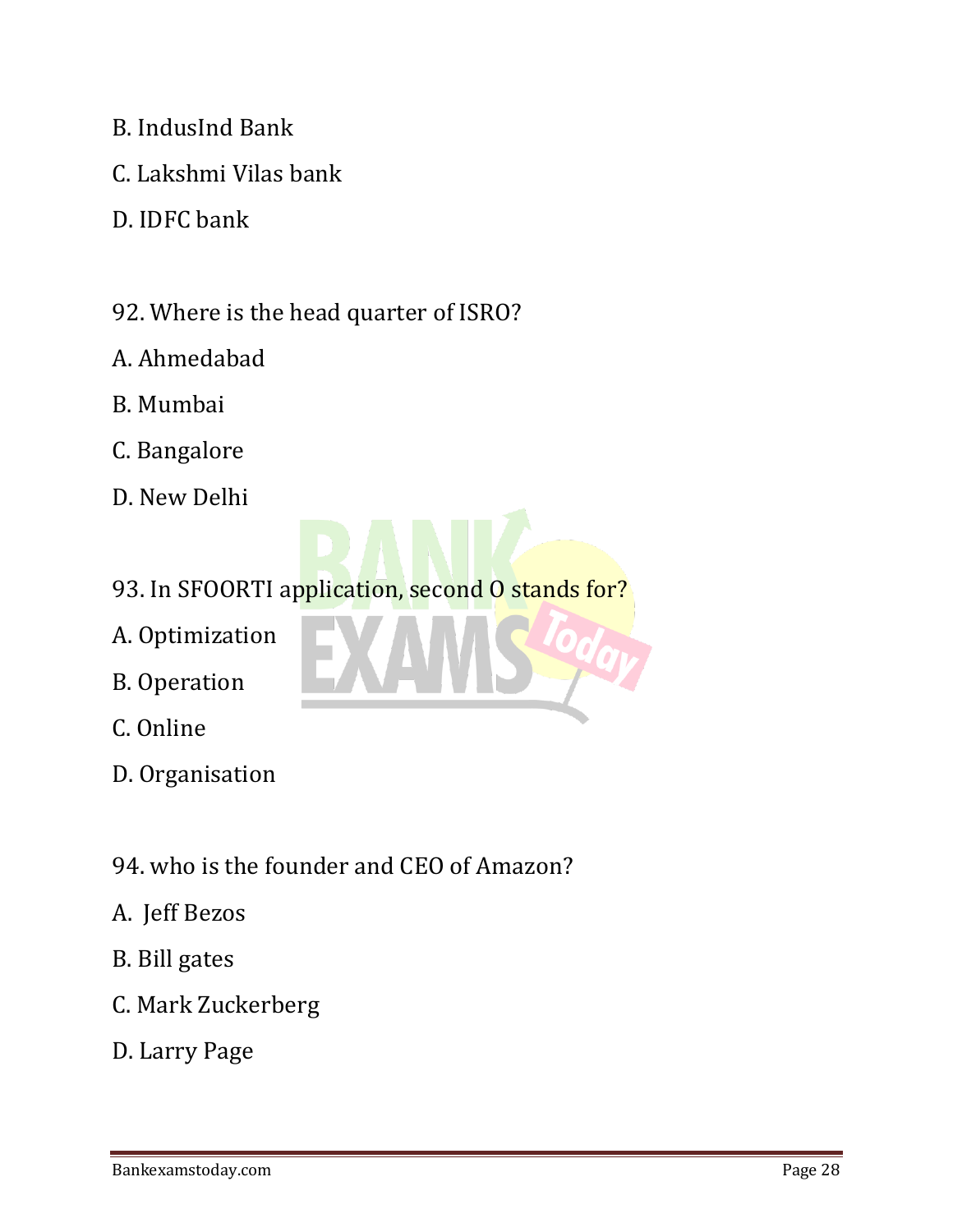- 95. Anchal Thakur is related to which of the following games?
- A. Badminton
- B. Skiing
- C. Snooker
- D. Cricket

96. Which state has topped the logistics performance index chart this year?

- A. Rajasthan
- B. Uttar Pradesh
- C. Maharashtra
- D. Gujarat

![](_page_28_Picture_10.jpeg)

97. Recently died sportsperson, Saksham Yadav belongs to which sport?

- A. Power lifter
- B. Boxer
- C. Wrestler
- D. Cricketer

## 98. Riyadh is the capital of which country?

A. Saudi Arabia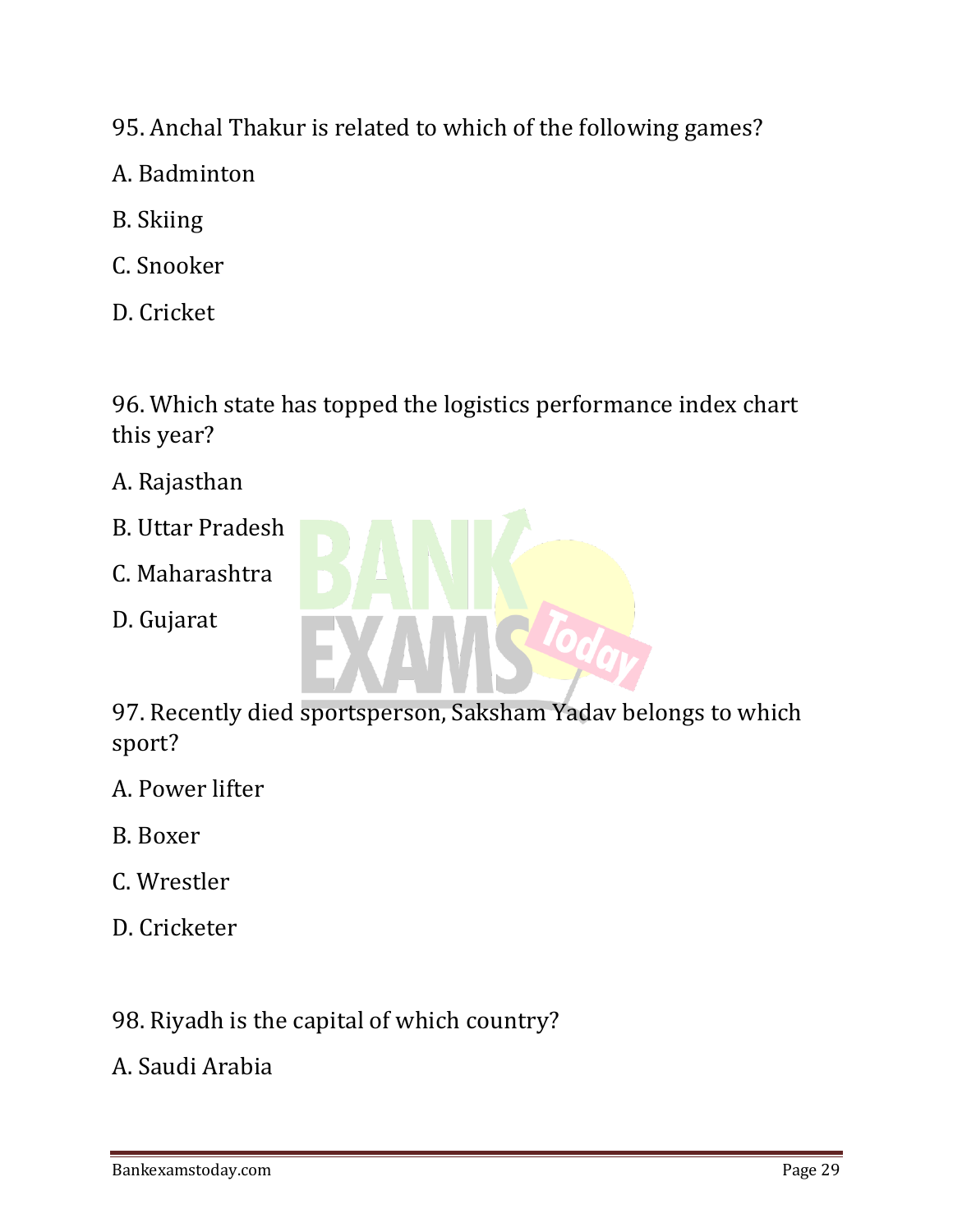B. Oman

C. Bulgaria

D. Nairobi

99. Which state government has become the first to launch high risk pregnancy portal ?

A. Gujarat

- B. Haryana
- C. Uttar Pradesh
- D. Kerala

100. Sportsperson Shiv Kapur belongs to which game?

- A. Snooker
- B. Skiing
- C. Golf
- D. Basketball

#### ANSWERS

- 2.C 3.D
- 
- 4.C
- 5.B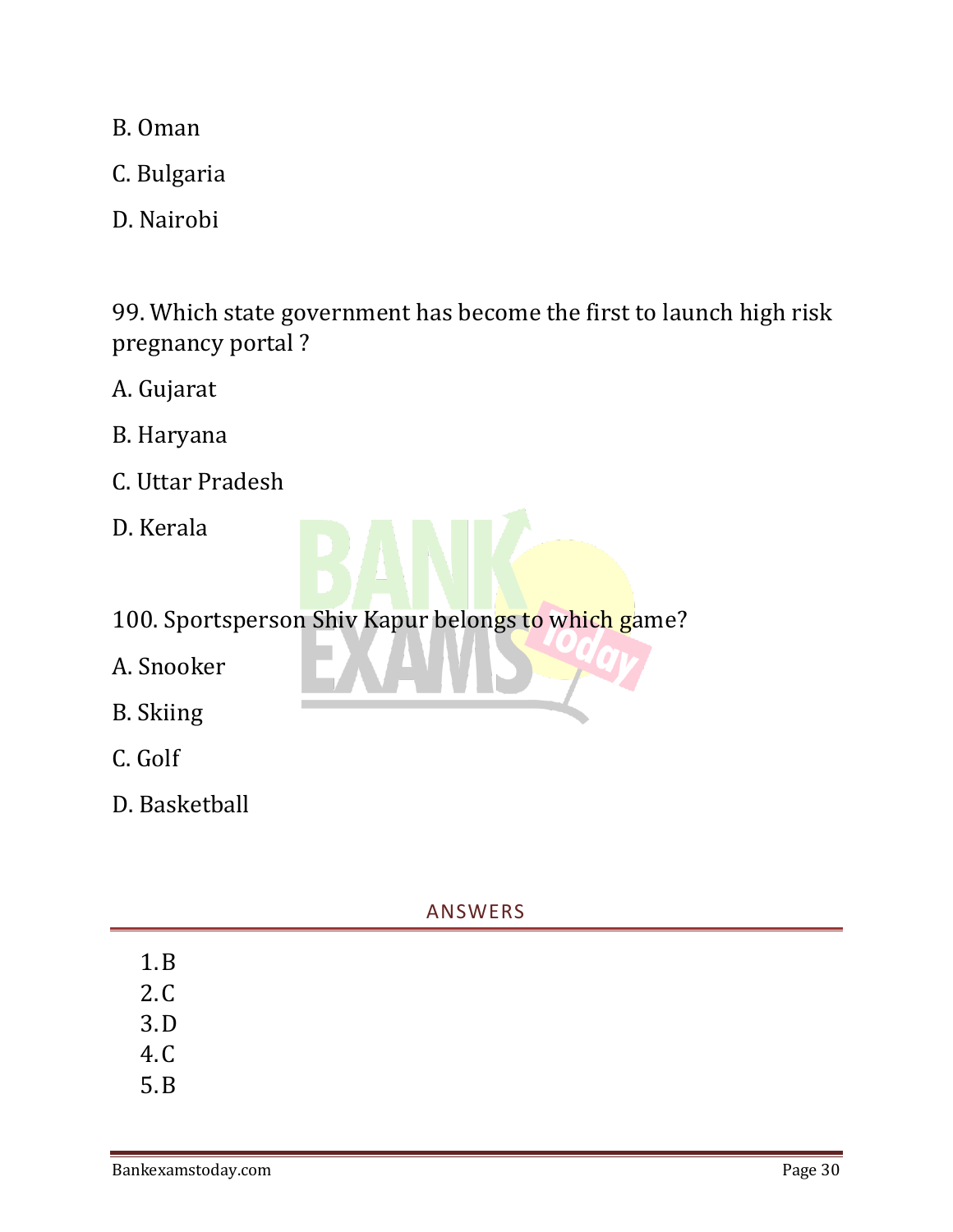| 6.C<br>7.B<br>8.A<br>9.B<br>10.A<br>11.B<br>12.A<br>13.B<br>14.B<br>15.C<br>16.D<br>17.A<br>18.C<br>19.A<br>20.B<br>21.B<br>22.A<br>23.C<br>24.C<br>25.B<br>26.A<br>27.B<br>28.B<br>29.A<br>30.D<br>31.A<br>32.B<br>33.C<br>34.A |  |
|----------------------------------------------------------------------------------------------------------------------------------------------------------------------------------------------------------------------------------|--|
|                                                                                                                                                                                                                                  |  |
|                                                                                                                                                                                                                                  |  |
|                                                                                                                                                                                                                                  |  |
| 35.A                                                                                                                                                                                                                             |  |
| 36.B                                                                                                                                                                                                                             |  |
| 37.A                                                                                                                                                                                                                             |  |
|                                                                                                                                                                                                                                  |  |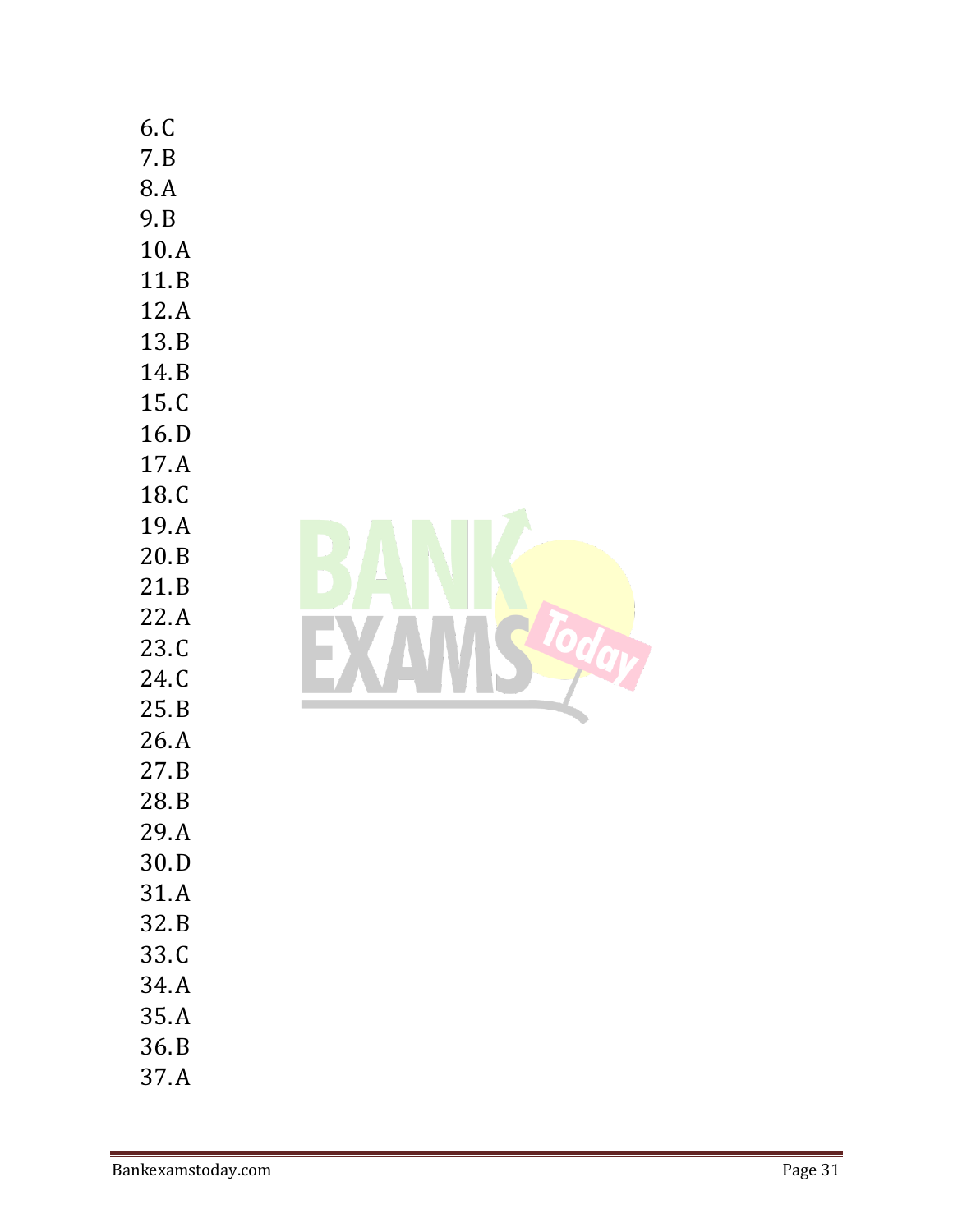| 38.B  |
|-------|
| 39.D  |
| 40.A  |
| 41.D  |
| 42.C  |
| 43.B  |
| 44.A  |
| 45.C  |
| 46.C  |
| 47.B  |
| 48.C  |
| 49. B |
| 50.C  |
| 51.B  |
| 52.B  |
| 53.A  |
| 54.C  |
| 55.B  |
| 56.C  |
| 57.B  |
| 58.A  |
| 59.A  |
| 60.0  |
| 61.B  |
| 62.D  |
| 63.C  |
| 64.A  |
| 65.C  |
| 66.A  |
| 67.C  |
| 68.B  |
| 69.C  |

![](_page_31_Picture_1.jpeg)